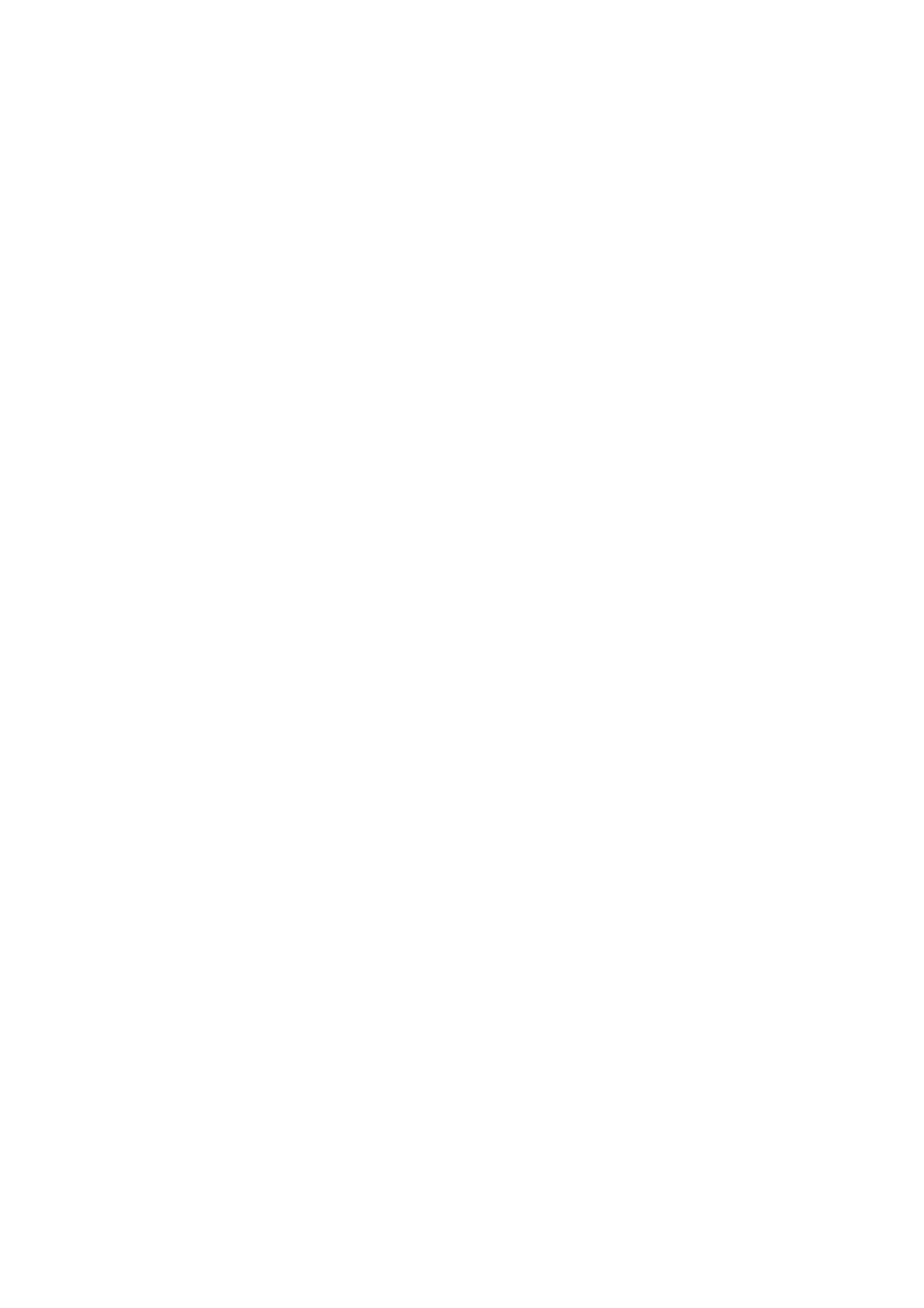# **EUROPEAN UNIVERSITY INSTITUTE MAX WEBER PROGRAMME**

*Authority, Arbitration and the Claims of the Law* 

LARS VINX

EUI Working Paper MWP No. 2007/15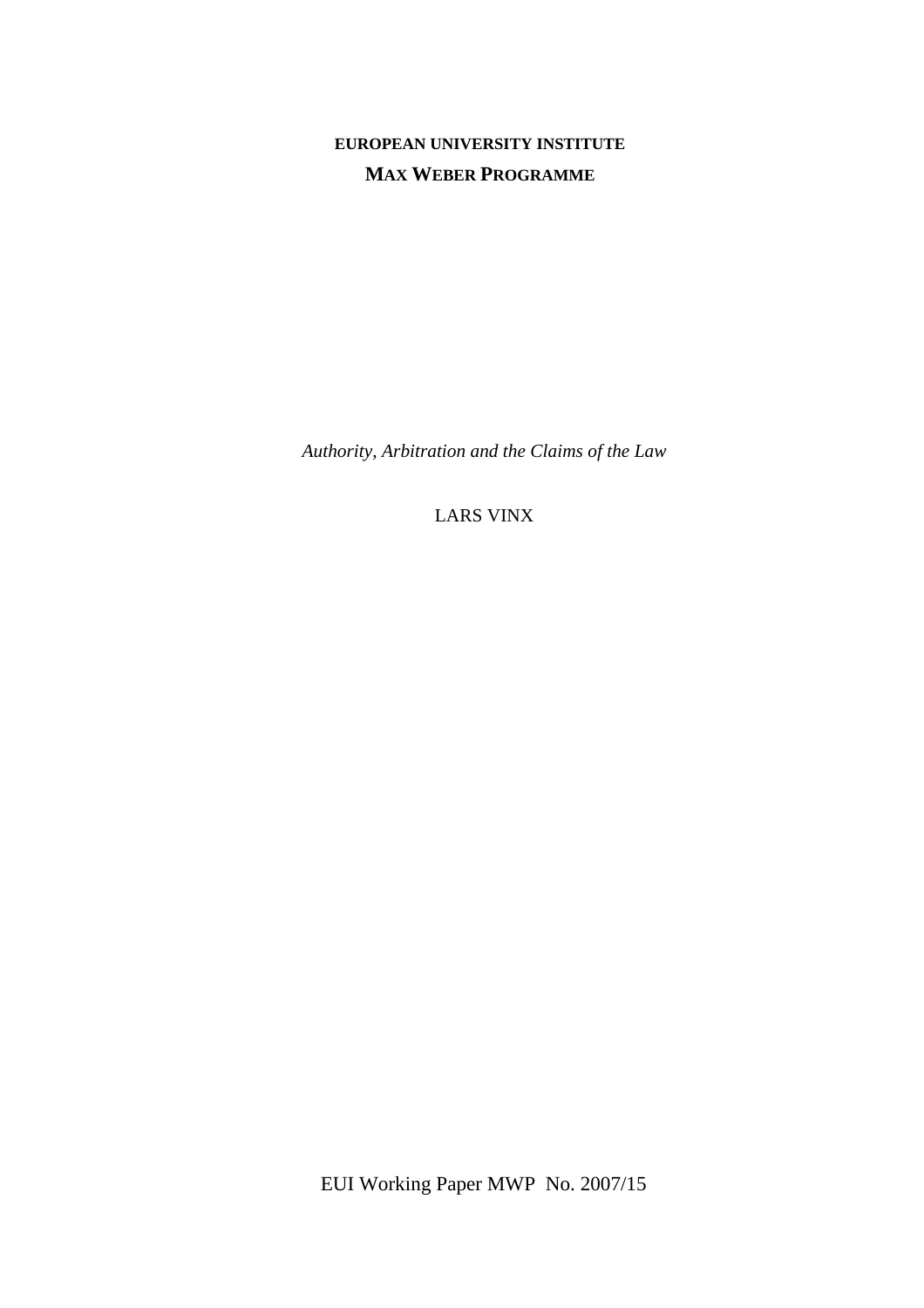This text may be downloaded for personal research purposes only. Any additional reproduction for other purposes, whether in hard copy or electronically, requires the consent of the author(s), editor(s). If cited or quoted, reference should be made to the full name of the author(s), editor(s), the title, the working paper or other series, the year, and the publisher.

The author(s)/editor(s) should inform the Max Weber Programme of the EUI if the paper is to be published elsewhere, and should also assume responsibility for any consequent obligation(s).

ISSN 1830-7728

© 2007 Lars Vinx

Printed in Italy European University Institute Badia Fiesolana I – 50014 San Domenico di Fiesole (FI) Italy

> http://www.eui.eu/ http://cadmus.eui.eu/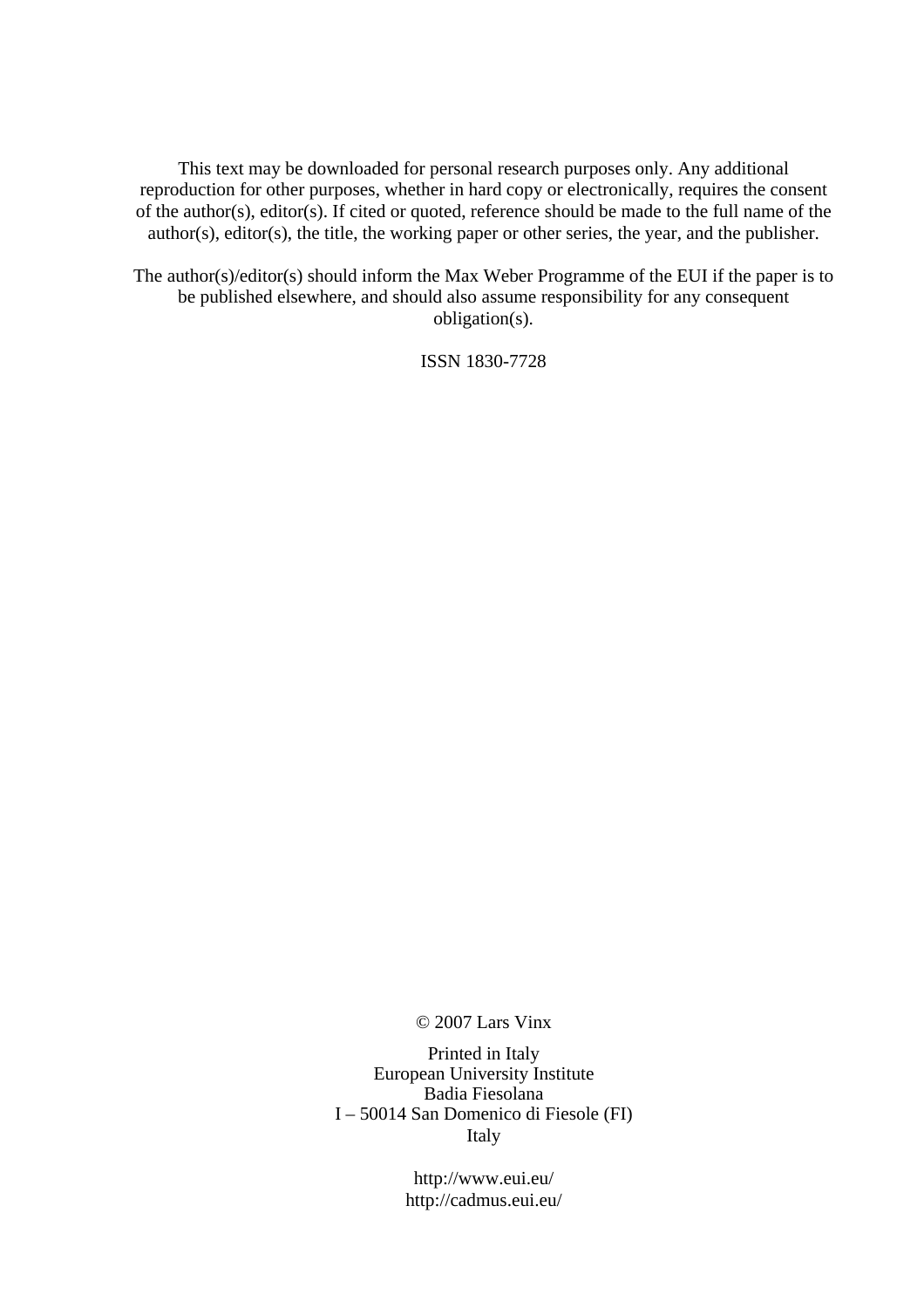#### **Abstract**

This paper argues that Raz's 'normal justification thesis' fails to explain how the law can meaningfully claim arbitrative authority. Given that the law's claim to authority is usually understood to amount to (or at least to include) a claim to arbitrative authority, this result suggests that the law's claim to authority will have to be justified in ways not captured by the normal justification thesis. If one rejects alternative means of justification not captured by the normal justification thesis, on the other hand, one should likewise abandon the thesis that the law necessarily claims practical authority.

#### **Keywords**

Authority, Arbitration, Coordination, Disagreement, Expertise, Law, Legitimacy, Legal Positivism, Natural Law, Normal Justification Thesis, Joseph Raz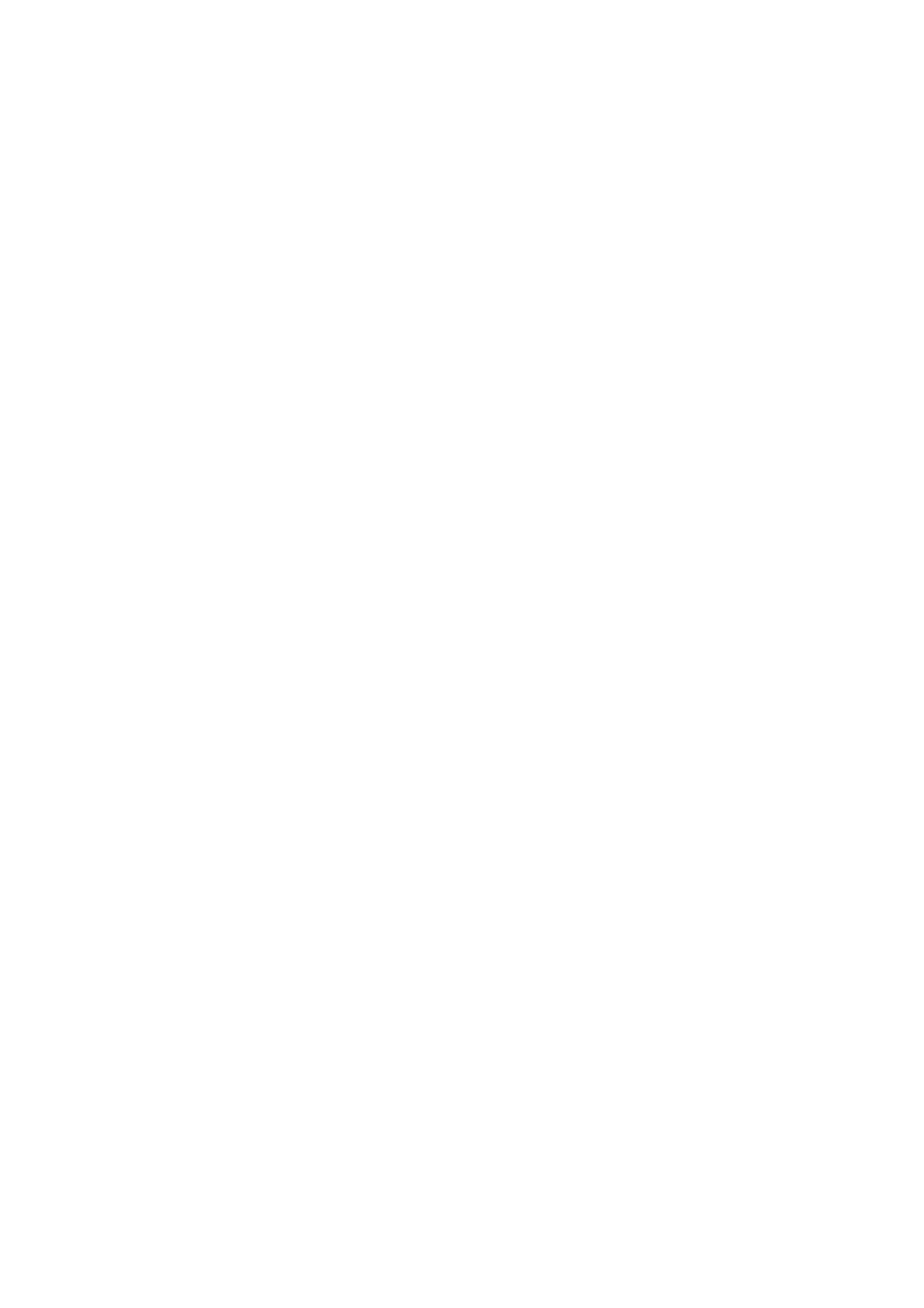<span id="page-6-0"></span>*Authority, Arbitration and the Claims of the Law* 

#### LARS VINX

#### Max Weber Post-Doctoral Fellow (2006-2007) European University Institute, Florence, Italy

The problem of authority is one of the key issues in political philosophy. Political philosophers disagree over what might justify claims to political authority and even over whether such claims can meaningfully be raised. One of the traditional answers to the problem of authority is to argue that political authority depends on legality, i.e. that political decisions can justifiably claim to be authoritative only if they are lawful. The most influential recent account of legal authority, however, reverses the relationship between political authority and legality. Joseph Raz has argued that the law's essential feature is that it *claims* practical authority.<sup>[1](#page-6-0)</sup> According to Raz, all legal norms necessarily purport to be valid exclusionary reasons for all those to whom they apply.<sup>[2](#page-6-0)</sup> However, that all legal norms inevitably claim exclusionary force over all those to whom they apply does not entail that any such claim is justified. It might be the case, though this is unlikely, that no actually existing legal system is in a position rightly to

<sup>&</sup>lt;sup>1</sup> See Joseph Raz, 'Authority, Law, and Morality' in Joseph Raz, *Ethics in the Public Domain. Essays in the Morality of Law and Politics* (Oxford: Oxford University Press, 1995) 210-237 at 215; Joseph Raz, 'The Claims of the Law' in Joseph Raz, *The Authority of Law. Essays on Law and Morality* (Oxford: Oxford University Press, 1979) 28-33.

 $2^2$  A legal norm is a valid exclusionary reason for subject s if and only if the fact that performance of some action x is required of s by a legal norm provides a reason for s to perform x that is distinct from all other reasons for or against performing x that independently apply to s and that ought to exclude or preempt reliance, on the part of s, on at least some of those other reasons. See Joseph Raz, *Practical Reason and Norms* (Princeton: Princeton University Press, 1990) 35-48. For the application to the law see Raz, 'The Claims of the Law' (n. 2 above).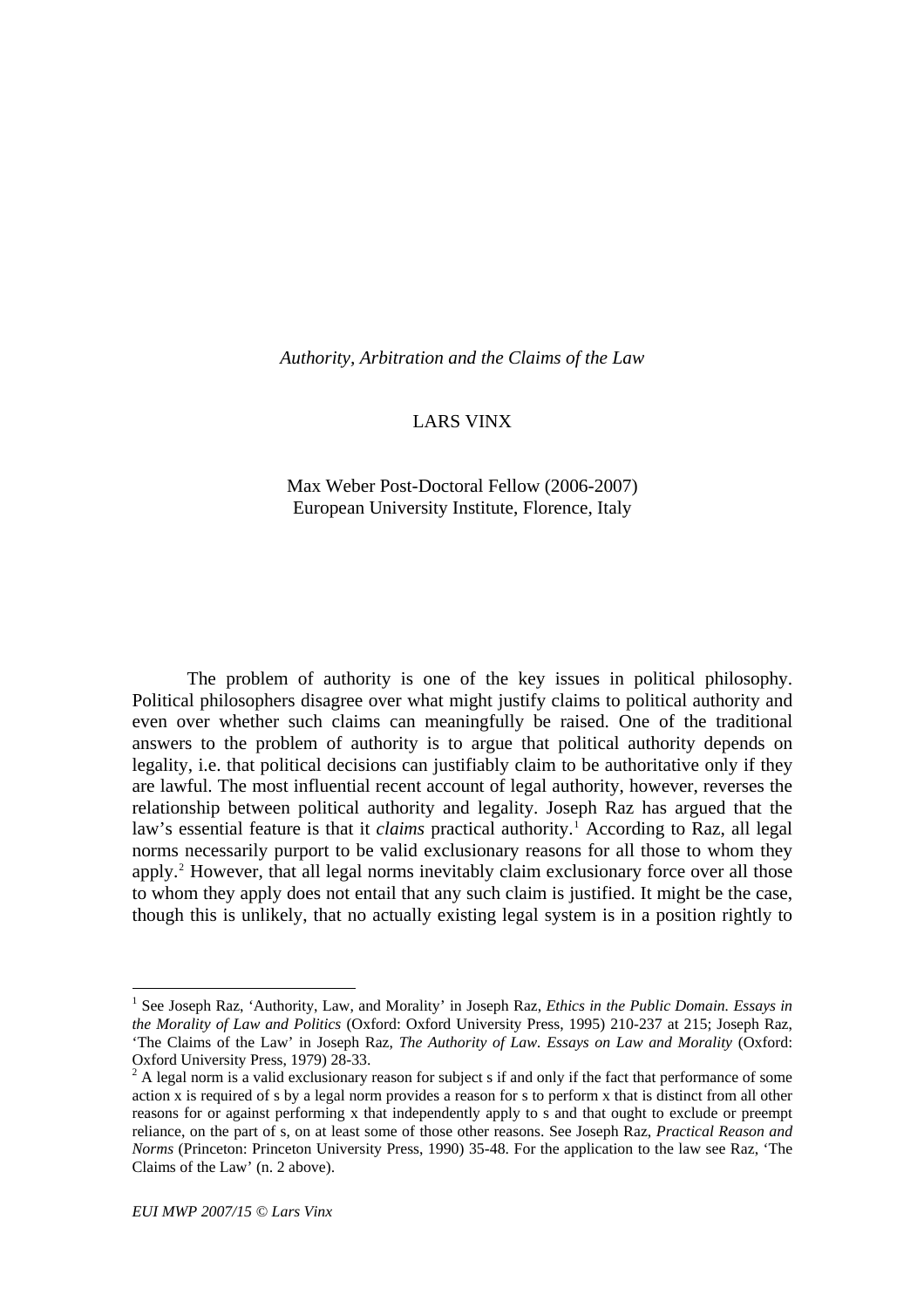<span id="page-7-0"></span>claim that any of its norms have exclusionary force over any of its subjects. The authority thesis, Raz believes, is therefore compatible with the positivist assumption that the legality of a political decision to enact some directive that purports to bind subjects never contributes anything to the justification of the claim to authority that we must, according to Raz, attribute to that directive.

Raz consequently rejects the idea that legality is a necessary condition of justified political authority. For Raz, justified legal authority is only a species of a wider genus of justified practical authority that is not essentially legal. In Raz's view, the law will have authority, for the most part, only if those who are empowered to make it and to apply it independently happen to possess personal authority over those who are subject to the law, in virtue of their superior expertise or power to coordinate.<sup>[3](#page-7-0)</sup> The law's primary practical role is that of an instrument that transmits or communicates the personal authority of lawmakers. However, such authority, in principle, exists apart from the law and can be exercised in non-legal ways.<sup>[4](#page-7-0)</sup> Constraints of legality, therefore, do not just fail to make much of a contribution to the justification of claims to political authority. Respect for the rule of law, even while usually desirable, cannot be regarded as a necessary ingredient of legitimate governance.<sup>[5](#page-7-0)</sup> The law, far from justifying the exercise of political power, receives justification for its own alleged claim to authority from meta-legal political sources.

My aim in this paper is to provide the ground for a criticism of Raz's reversal of the relationship between legality and political authority, on the basis of a provisional acceptance of the view that the law necessarily claims practical authority.<sup>[6](#page-7-0)</sup> I will argue that the authority thesis, at least in what I take to be its most interesting and intuitively plausible variant, is incompatible with the view that the relationship between the law's claim to authority and the justification of that claim is totally contingent. The most interesting and intuitively plausible variant of the authority thesis, rather, commits us to the view that a system of governance which can credibly claim to possess practical authority over its subjects must necessarily be justified, to a significant degree, in

 3 I am not the first to make this observation. See Jeremy Waldron, *Law and Disagreement* (Oxford 1999) 130-131 and Andrei Marmor, 'Authority and Authorship' in Andrei Marmor, *Positive Law and Objective Values* (Oxford 2001) 89-111. 4

While admitting that the law "by its nature, is an institution with a moral task to perform" (namely to help realize moral goals that are "unlikely to be achieved without it, and whose achievement through the law is not counter-productive" Raz has consequently denied that "there are important tasks that are unique to the law, in the sense that they cannot be achieved in any other way." See Joseph Raz, 'About Morality and the Nature of Law' in *American Journal of Jurisprudence* 48 (2003) 1-15, at 11-12.

See Joseph Raz, 'The Rule of Law and its Virtue' in Joseph Raz, *The Authority of Law. Essays in Law and Morality* (Oxford 1979) 210-229.

 $\delta$  I will not be concerned with theoretical-anarchist criticisms of Raz's authority thesis, which argue that Raz's notion of practical authority is incoherent. See for example Heidi M. Hurd, *Moral Combat* (Cambridge 1999) 62-94. Nor will I discuss the views of critics who argue that the authority thesis is descriptively false. See for example Matthew H. Kramer, 'Requirements, Reasons, and Raz: Legal Positivism and Legal Duties' in *Ethics* 109 (1999) 375-407, Kenneth Einar Himma, 'Law's Claim of Legitimate Authority', in Jules Coleman (ed.), *Hart's Postscript. Essays on the Postscript to the Concept of Law* (Oxford 2001) 271-309, and Jules Coleman, *The Practice of Principle. In Defence of a Pragmatist Approach to Legal Theory* (Oxford 2001) 120-133. I will assume for the sake of argument that Raz's position can prevail in all these disputes. My aim is to show that acceptance of the authority thesis commits us to a form of natural law theory. A different argument for a similar conclusion has been made in Jeffrey D. Goldsworthy, 'The Self-Destruction of Legal Positivism' in Oxford Journal of Legal Studies 10 (1990) 449-486.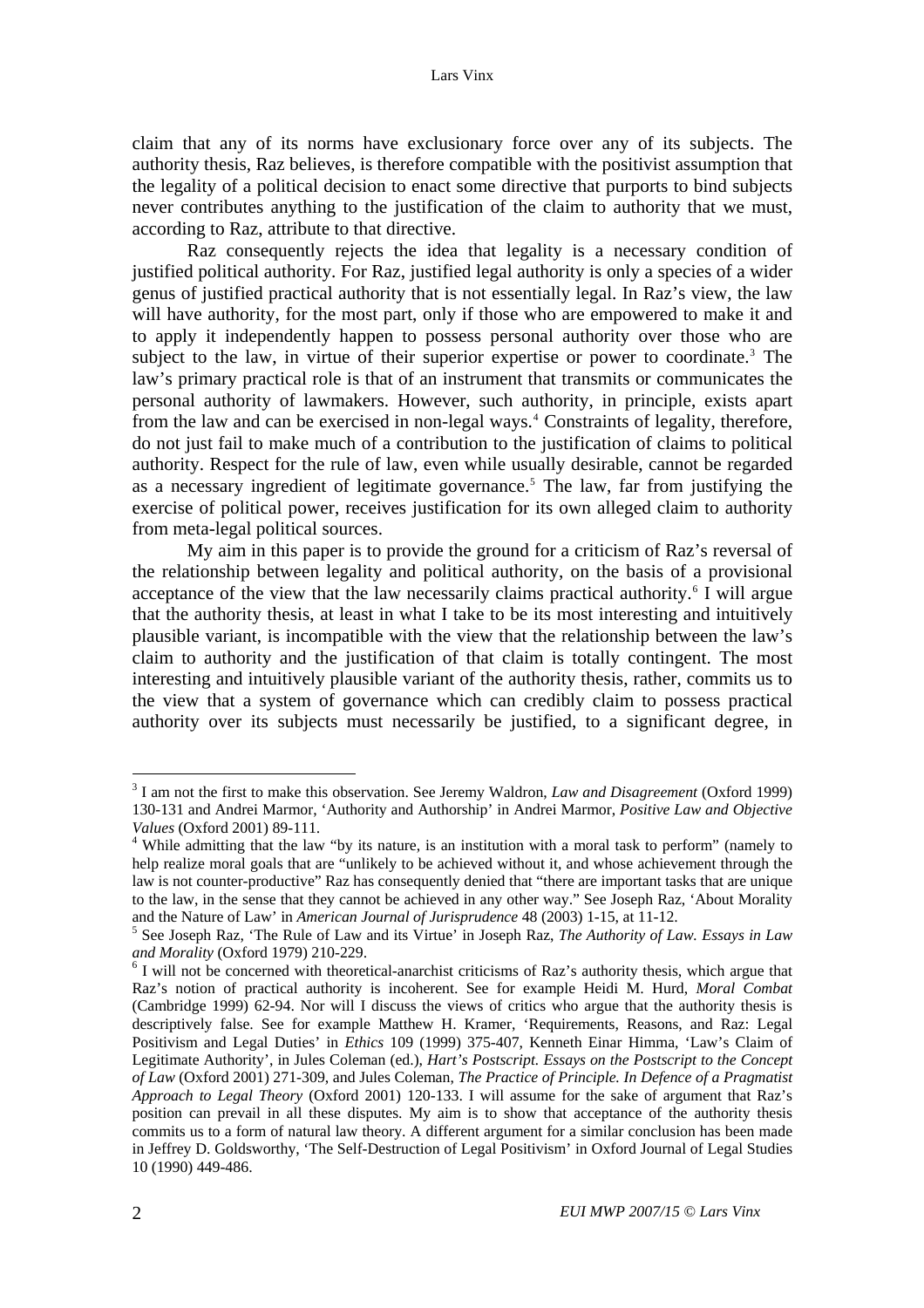<span id="page-8-0"></span>making that claim.<sup>[7](#page-8-0)</sup> On a political-theoretical level, this result suggests that any satisfactory account of legal authority will have to reject Raz's reversal of the relationship between lawfulness and the justification of political authority. To make adequate sense of the law's alleged claim to authority, we must assume that it is legality that provides political directives with authority, and not the wisdom or prudence of lawmakers that justifies the law.

#### **Authority and Justification**

Let me try to explain my argumentative strategy in a little more detail. Raz locates himself firmly in the legal-positivist camp, but his methodological approach to legal-theoretical questions stands in marked contrast to other positivist accounts of the nature of law. Raz's authority thesis is not offered, to quote H.L.A. Hart, as part of an "exercise in descriptive sociology."[8](#page-8-0) It is not to be confused with the observation, made from an external point of view, that a legal system cannot exist or be stable unless a sufficient number of subjects or officials, for good reasons or bad, believe that its directives are authoritative. To say that law necessarily claims authority is to say, rather, that the law necessarily claims that those to whom it addresses itself ought to treat its directives as exclusionary reasons. Raz argues that this change of legal-theoretical perspective to what he calls a 'normative-explanatory' account of the nature of law is necessary because any meaningful use of the concept of de facto authority presupposes that we already understand, from a practical point of view, what it would mean for some person or institution to claim and to possess justified authority.<sup>[9](#page-8-0)</sup>

Raz's change of perspective forges a somewhat stronger connection between the analysis of authority and questions of justification than might appear at first glance. Raz is not just committed to the conceptual primacy of the concept of justified authority. He also needs to hold that claims to legal authority could turn out to be substantively justified. Let us assume we came to know, after a process of reflection, that the claims to authority raised by legal systems must, for reasons that invariably obtain, always be unjustified. Someone who wanted to hold on to the authority thesis in the light of such an insight would have to affirm both that the law necessarily claims authority and that such claims cannot even meaningfully be raised because they are necessarily unjustifiable. He would, in other words, be forced to conclude that the law is an inherently unreasonable and oppressive institution whose very existence, in all instances, depends on a form of false consciousness on the part of the typical subject of the law.

 $<sup>7</sup>$  One might suspect that I am trying to kick down an open door here. Raz has repeatedly emphasized that</sup> there are necessary relationships between law and morality and that every legal system is likely to embed at least some moral value. See for example Joseph Raz, 'About Morality and the Nature of Law' (n. 5 above). However, Raz is clearly committed to denying that there is a necessary relationship between the law's ability to meaningfully raise a claim to practical authority and the justification of that claim. In this paper, I will be concerned exclusively with this particular denial of a necessary relation between law and morality. I am not claiming to offer a general analysis of the meaning of the separation thesis or of its usefulness in classifying jurisprudential views.

<sup>&</sup>lt;sup>8</sup> H.L.A. Hart, *The Concept of Law*, 2<sup>nd</sup> edition, ed. Penelope Bulloch and Joseph Raz (Oxford: Oxford University Press, 1994) vi.

<sup>9</sup> See Joseph Raz, 'Legitimate Authority' in Raz, *The Authority of Law* (n. 2 above) 3-27 at 5-11. The same point is emphasized in Joseph Raz, *The Morality of Freedom* (Oxford: Oxford University Press, 1986) 63-66 and it underpins Raz's rejection of H.L.A. Hart's practice theory of norms. See Raz, *Practical Reason and Norms* (n. 3 above) 49-68.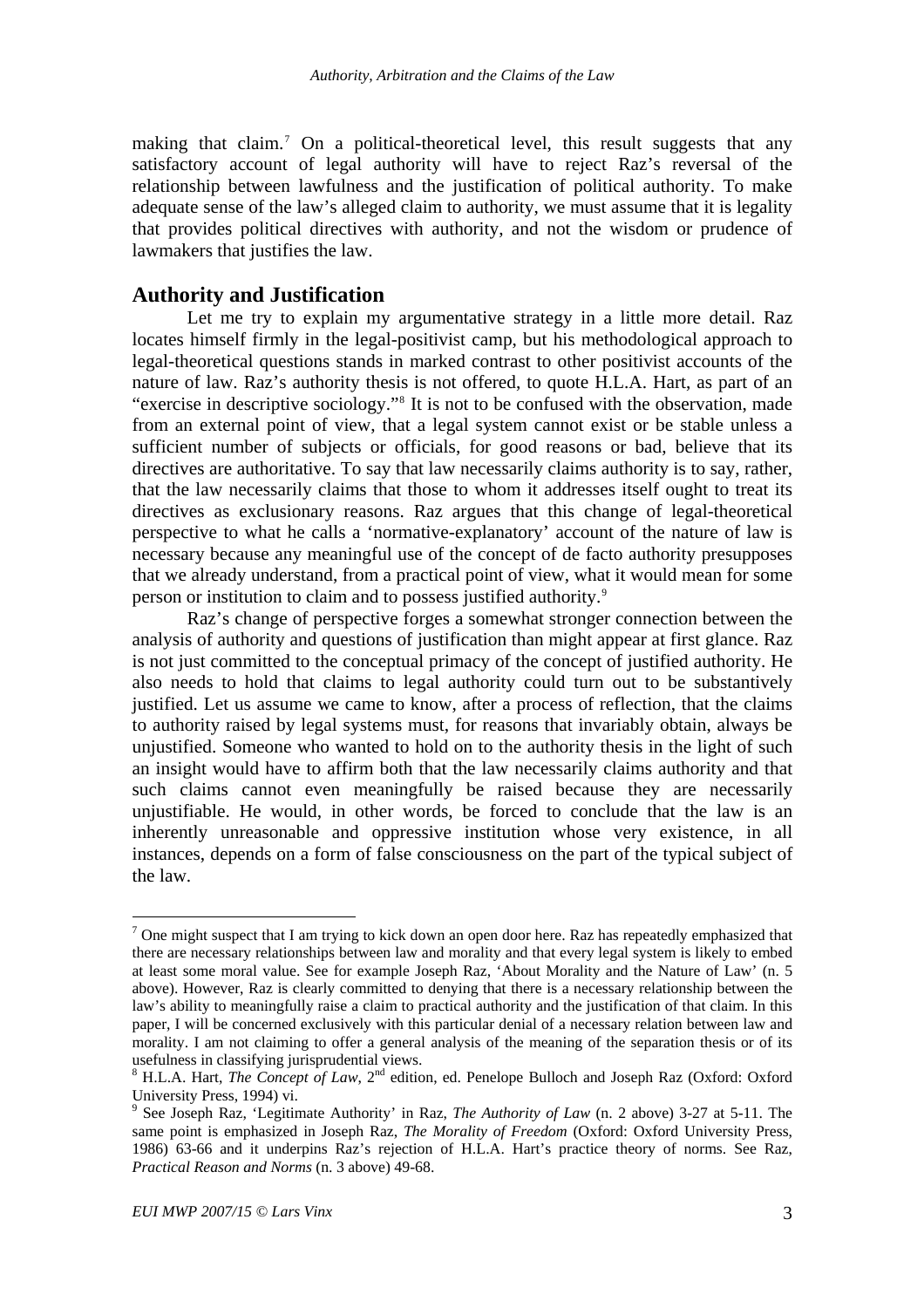<span id="page-9-0"></span>In order to avoid ending up in this uncomfortable position, the proponent of the authority thesis does not, it seems, have to suppose that the claims of the law will always turn out to be justified. He must, however, suppose that justification for claims to legal authority is at least in principle available. Put differently, Raz's authority thesis would not necessarily be in trouble if it turned out that all actually existing legal systems as a matter of fact lack justified authority. But Raz must hold that if this is so, it must be so for contingent reasons, because all actually existing legal systems lack some quality or other they could in principle possess and that would make good on their claims, at least to some extent, and not because claims to legal authority could not possibly turn out to be justified. The law, even while it may lack justified authority, must, as Raz himself points out, at least "be capable of having it, it must be a system of a kind which is capable in principle of possessing the requisite moral properties of authority"[10](#page-9-0) if the authority thesis is to make sense.

According to Raz, a claim to legal authority over some subject s is justified, and legal directives will be valid exclusionary reasons for that subject, if the *normal justification thesis* is satisfied, i.e. if it is true that s is "likely better to comply with reasons which apply to him (other than the alleged authoritative directives) if he accepts the directives of the alleged authority as authoritatively binding, and tries to follow them, than if he tries to follow the reasons which apply to him directly."[11](#page-9-0) The normal justification thesis, Raz argues, can be satisfied either on the basis of arguments from expertise or on the basis of arguments from coordination. An argument from expertise seeks to establish that those who enact authoritative directives have better insight into the reasons that independently apply to us than we have ourselves, and that we should therefore be guided by their directives instead of acting on the basis of our own views. An argument from coordination seeks to establish that some authoritative directive can rightly claim exclusionary force because it enables us to coordinate our actions. These two justificatory strategies, Raz plausibly assumes, make justified legal authority available in principle, thus allowing the law meaningfully to raise a claim to authority. However, they do so without undercutting legal positivism, since the question as to whether any actual claim to legal authority does indeed have a sufficient basis in expertise or coordination remains dependent on contingent matters of fact.

In what follows, I will argue that Raz's confidence in the assumption that arguments from expertise and coordination make legal authority available in principle is misplaced. Raz's normal justification thesis is unable, in both its interpretations, to make the specific kind of authority the law appears to claim available in principle. In order to make this point, I will rely on a view about the function of law that I take to be highly plausible but that I will not defend at length in this paper: the view that the arbitration of social conflicts is one of the essential functions of legal order.<sup>[12](#page-9-0)</sup> I will assume, in other words, that a satisfactory conception of legal authority should be able to explain how the law can meaningfully claim arbitrative authority. I am not begging the question against Raz in relying on this assumption. Raz himself puts great emphasis on the example of arbitration in defending his conception of legal authority. He argues, for instance, that we need to reject inclusive positivism, i.e. the view that moral standards may, but need not be, part of a legal system's standards of legality, for the

 $10$  Raz, 'Authority, Law, and Morality' (n. 2 above) 215.

<sup>11</sup> Raz, *The Morality of Freedom* (n. 10 above) 53.<br><sup>12</sup> I attempt to offer a full defence of an arbitration-based understanding of law in Lars Vinx, *Hans Kelsen's Pure Theory of Law: Legality and Legitimacy* (Oxford University Press, forthcoming in 2007).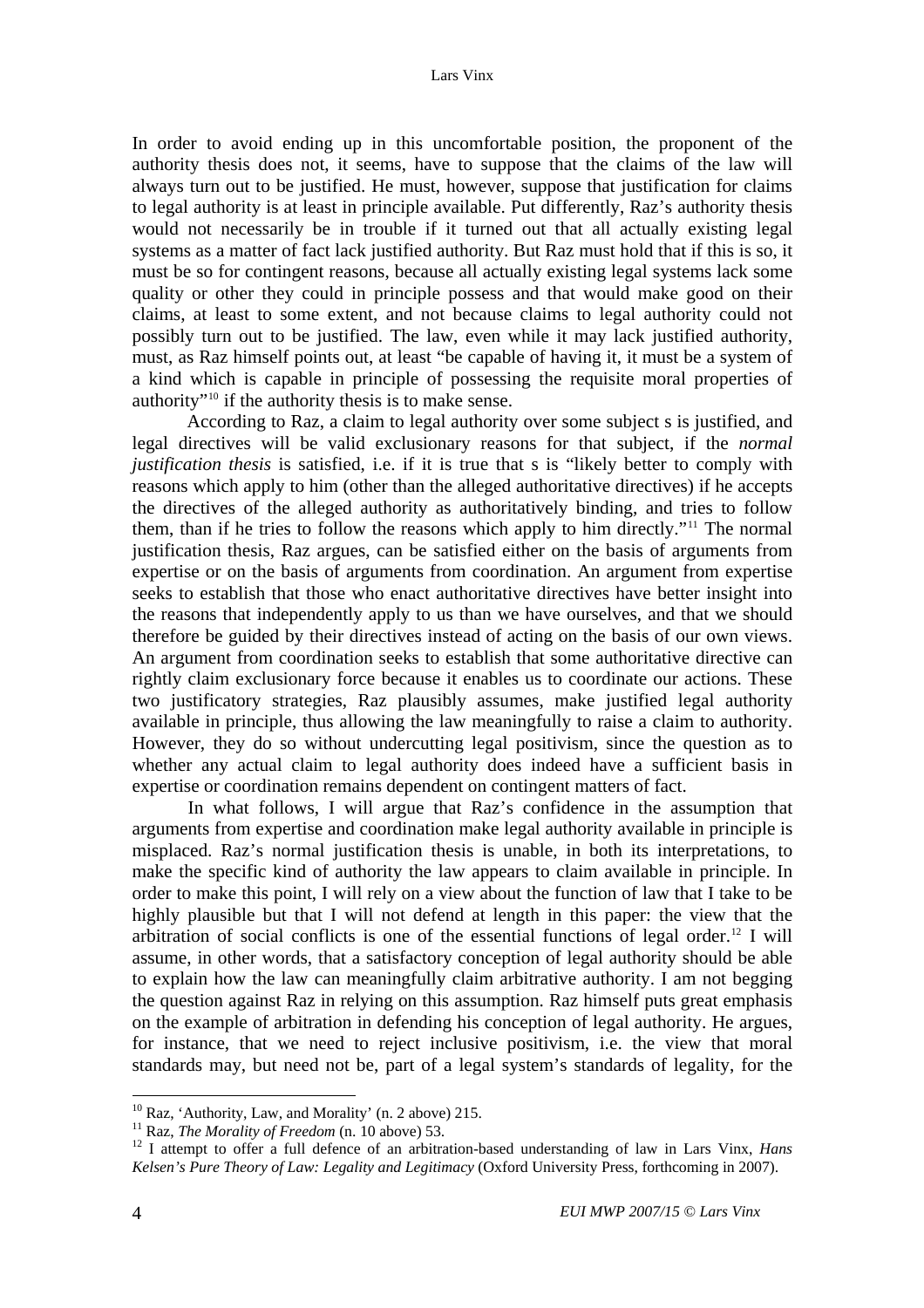<span id="page-10-0"></span>reason that inclusive positivism fails to explain how the law can meaningfully claim to arbitrate amongst its subjects.[13](#page-10-0)

My specific line of attack, then, will be to argue that Raz's normal justification thesis fails to account for the possibility of justified arbitrative authority. Hence, it fails to show that a legal order could in principle possess (and thus meaningfully claim) arbitrative authority. If a claim to arbitrative authority is at the core of the law's presumed claim to authority, and if satisfaction of the normal justification thesis is the only possible justification for claims to authority, this failure will entail the general conclusion that the law cannot meaningfully claim authority.<sup>14</sup>

This result leaves us with the following options, assuming we are not content to settle for the view that the law is an inherently unreasonable and essentially oppressive institution. If we want to hold on to the view that the law's claim to authority is a claim to arbitrative authority and that such a claim is meaningful, as I believe we should, we will have to adopt a different strategy for the justification of authority, one that commits us to a form of natural law theory and to a rejection of Raz's reversal of the relation between legality and political authority. Alternatively, we might interpret the law's claim to authority as not including a claim to arbitrative authority. Such an interpretation, I will argue, is counterintuitive and it cannot be defended solely on the ground that it allows us to hold on to legal positivism. What is more, it leads to an unattractive picture of political authority in general, since justified arbitrative authority will be generally unavailable unless it is supplied by the law.

#### **Arbitrative Authority and Expertise**

Let us assume I have made a promise to help you harvest your crops this summer. As the time of the harvest is approaching it turns out that I am now unwilling to come and help, for some reason that I believe excuses me from performance of my promise. Unfortunately, you have relied on my promise and have failed to secure someone else's help in time. Understandably, you insist that I must come to help or offer compensation for the damages that result from my non-performance. Let us assume we both agree, on a general level, that there are situations that would justify non-performance of a promise like mine, but we disagree over whether we are in such a situation. Let us assume, furthermore, that we agree to submit our quarrel to the judgment of an arbitrator who is to decide for us whether the circumstances that I appeal to in order to justify my claim that I should not have to perform, constitute a valid excuse.

In authorizing an arbitrator to deal with cases such as this, we expect him to decide in good faith, on the basis of his view, whether I ought to be held to performance or not, given the circumstances of the case. This, after all, is the question I would have

<sup>&</sup>lt;sup>13</sup> See Raz, *The Morality of Freedom* (n. 10 above) 41-47 and Raz, 'Authority, Law, and Morality' (n. 2 above) 212-215.

 $14$  Raz argues that to show that the normal justification thesis is satisfied is the normal way, but not the only possible way, to justify claims to authority. See Raz, *The Morality of Freedom* (above, n. 10) 53-57. One might therefore argue that arbitrative authority, for the Razian, could turn out to be justified on other grounds than satisfaction of the normal justification thesis. I believe that we are entitled to abstract from this complication. Raz himself makes it clear that justifications of authority not captured by the normal justification thesis are 'deviant reasons' (ibid. 56) and that they will typically be no more than secondary justifications which can strengthen, but not replace, satisfaction of the normal justification thesis. I therefore assume that Raz would agree that it must be possible to justify arbitrative authority, as a central paradigm of legal authority, on the basis of the normal justification thesis.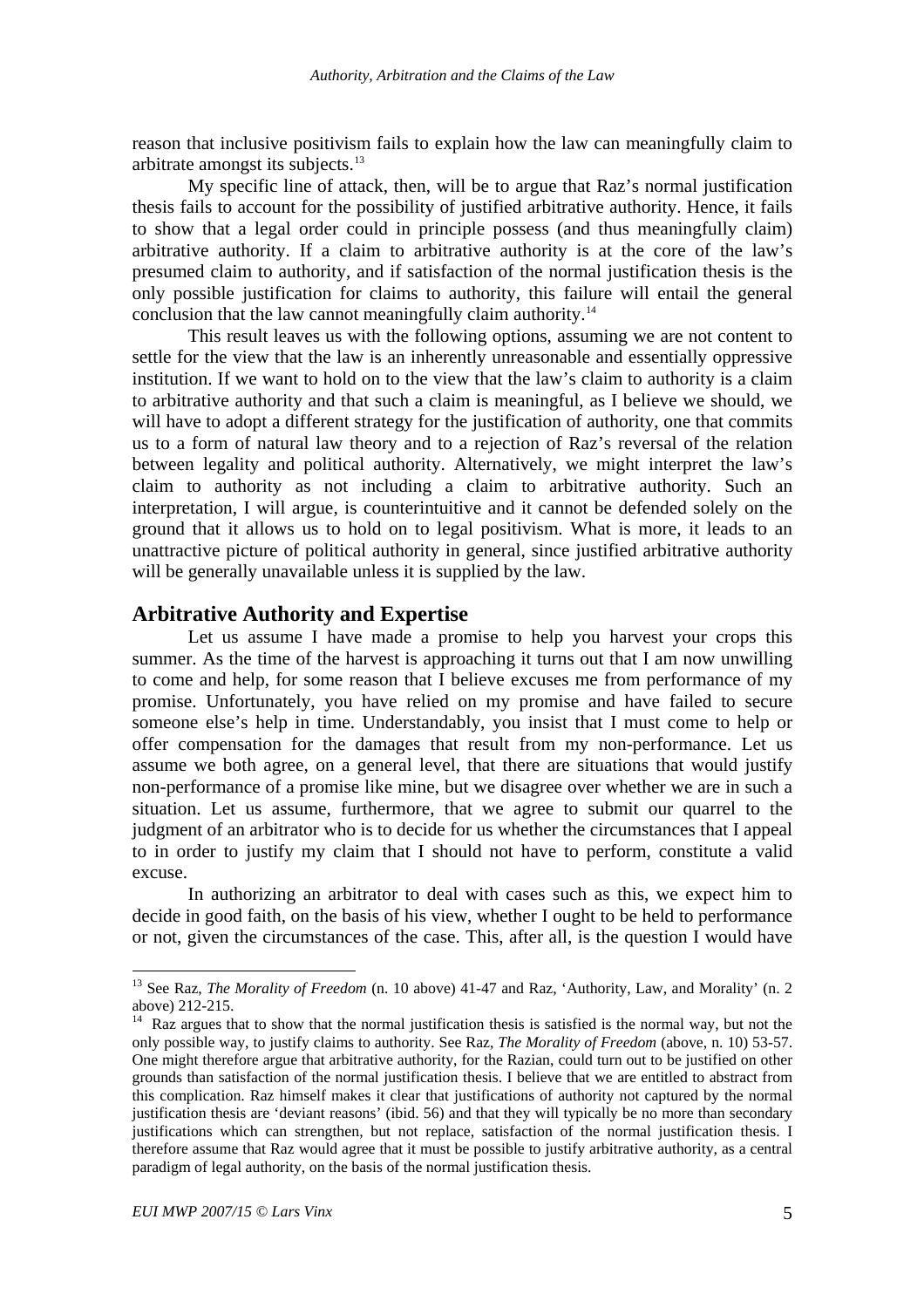<span id="page-11-0"></span>to ask myself if I wanted to take the right action in the absence of arbitration. However, in authorizing an arbitrator, I agree that if the arbitrator judges that I must perform, I am bound to perform and can no longer claim the power to act on my own view of the matter. If the arbitrator's decision could not bind me in this way, if it could not exclude from my active consideration the reasons that bear on whether I ought to perform or not, it would hardly make sense to authorize him.

If asked for an explanation of the exclusionary force of the arbitrator's decisions, most people would presumably point to the agreement of the parties to authorize the arbitrator. Raz, however, rejects this account. He contends that "the normal justification thesis replaces the agreement between the litigants which was the basis of the arbitrator's authority." He goes on to claim that "agreement or consent to authority is binding, for the most part, only if conditions rather like those of the normal justification thesis obtain."[15](#page-11-0) Raz's view, then, is the following: the arbitrator's decisions will have exclusionary force for us if and only if it is true that we will tend to comply better with what reasons there are, independently of the arbitrator's decision, for either performing or not performing our promissory obligations, by subjecting ourselves to the arbitrator's directives. If this requirement is satisfied, an explicit authorization will not be needed. If it is not, any explicit authorization will be unavailing.

If we wanted to justify the authority of our arbitrator on Razian grounds we would have to ask, therefore, what could make it the case that we will better conform to the reasons that govern whether we ought to be held to our promissory obligations by submitting to a third person's directives regarding the matter. One obvious answer is to claim that this person must possess superior insight into the moral complexities of the practice of promising. I will now argue that possession of such superior insight is not a sufficient condition for the possession of arbitrative authority. The model of expertise fails to show that justification is available in principle for the arbitrative authority claimed by the law.

The argument from expertise is modelled on theoretical authority. Theoretical authority conditions our reasons for belief. The fact that someone with theoretical authority on some subject matter (and on the assumption that the claim falls within his area of expertise and that I am not myself an expert) makes the claim p is a reason for me to believe that p. The normal justification thesis is easily applicable to this scenario: do my beliefs better conform to the reasons that independently bear on what I ought to believe if I defer to the expert's opinions? If the answer is 'yes', he will be an authority, quite regardless of whether I recognize him as such, and the fact that he states p will be an exclusionary reason for me to believe that p. This picture of authority is easily transferable to practical questions. We only have to assume that the expert happens to be a man of exceptional character and a deeper than usual understanding of practical and moral issues. It would then be true that I ought to treat his pronouncement that, say, I ought to perform my promise as excluding my own attempts to form an opinion on the matter. Would it be right, however, to say that the expert, given these conditions, possesses the authority of an arbitrator?

Let us try to develop as strong a case as possible, on Razian grounds, for an affirmative answer to this question. Such a case would start out by emphasizing that the expert's utterance creates a new and distinct reason for me to believe I ought to perform. This new reason does not just add weight to the side of the balance favouring

<sup>15</sup> See Raz, 'Authority, Law, and Morality' (n. 2 above) 214 and Raz, *The Morality of Freedom* (n. 10 above) 80-94.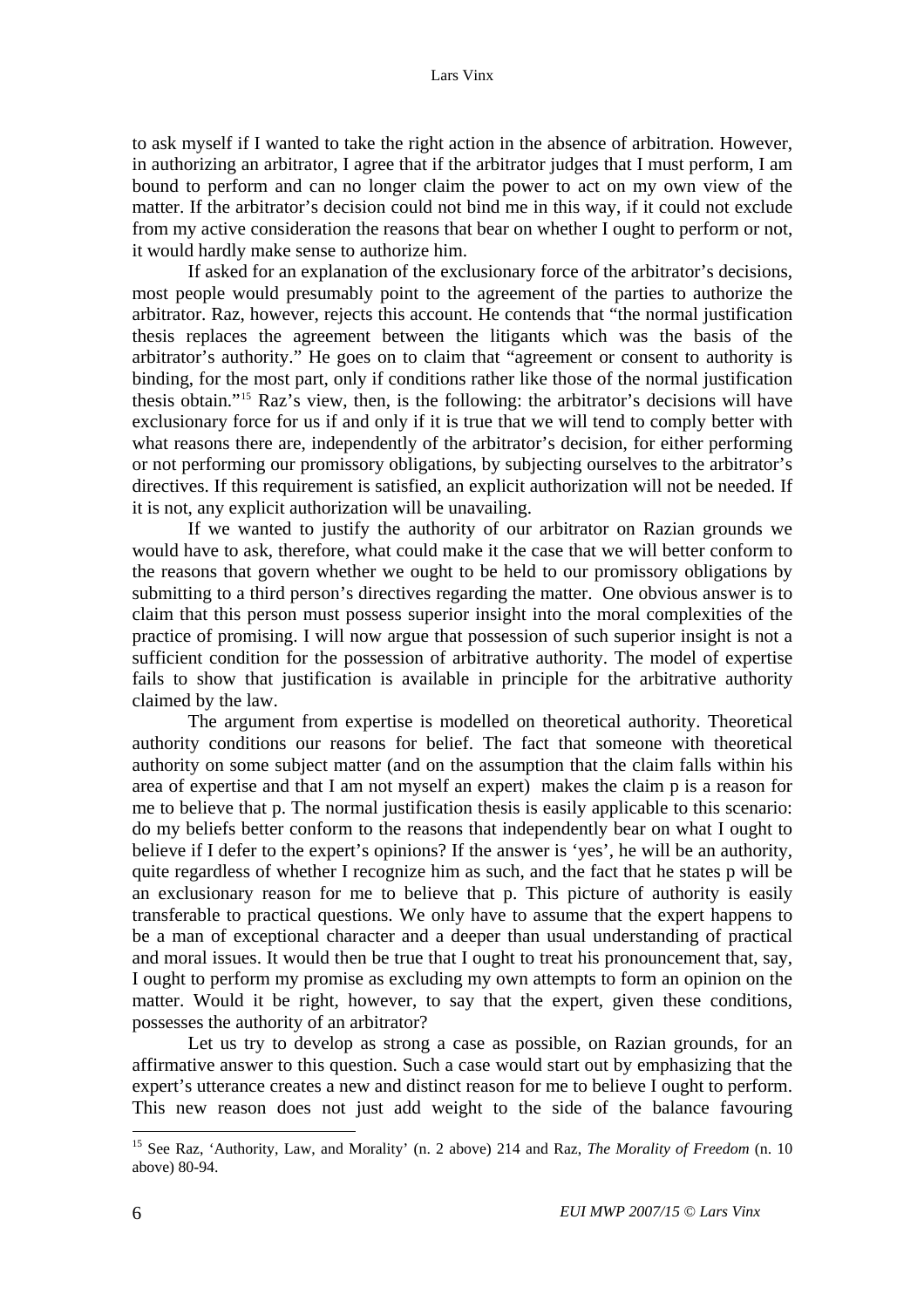<span id="page-12-0"></span>performance. Rather, it ought to exclude my own reasoning on the matter. If I acted against the expert's claim that I ought to perform I would, assuming the expert is right, not just act wrongly on the merits. I would also disregard an exclusionary reason for performance that ought to have pre-empted my own reasoning about the matter and this makes my non-performance more than simply wrong on the merits. We can add a further twist by making the contrary assumption that I happen to be right on the merits in believing that I am not obliged to perform. The expert, though, tells us that, as he sees things, I ought to perform. It follows, on Raz's view, that if the expert's utterance constituted an exclusionary reason for me to perform while it was true, it must still constitute an exclusionary reason for me to perform while it is mistaken. The reason for this is that satisfaction of the normal justification thesis is clearly compatible with occasional mistakes on the part of the expert. In order for it to be true that reason requires me to adopt the policy of deferring to some expert, the expert does not have to be infallible. Hence, there may occasionally be situations in which the expert makes a false claim, whilst I nevertheless still ought to defer to his opinion. My refusal to perform my contractual obligation will, in such a case, be unreasonable even though non-performance is justified on the merits.

Let us grant that all this is true. Why should we not conclude that the model of expertise gives us all that we need to understand the exclusionary force of arbitrative authority? The model seems to explain why I am no longer justified in acting on my own view of the matter once an expert has announced his view and the expert's announcement will have this pre-emptive effect as long as the normal justification thesis remains satisfied, even if his opinion is mistaken. The model of expertise, in other words, shows how I can have sufficient reason to do x *merely* because an expert tells me to do x. What more could be needed to show that the model of expertise makes justified arbitrative authority available?

The answer, I believe, is the following. This view still fails to account for the intuition that an authorized arbitrator is not simply someone whose utterances constitute exclusionary reasons for believing that something ought to be done, but rather someone who has a right to *decide* what we ought to do. If I fail to comply with the directives of our arbitrator, my mistake will consist not just in having acted unreasonably in virtue of having disregarded an exclusionary reason for believing I ought to perform. It will additionally include a show of disrespect for constituted authority that is rightly subject to special moral censure. It is not difficult to see why this is so. Despite the fact that I can act unreasonably specifically in not doing what the expert tells me to do, I cannot inflict a distinctive wrong *on you* (in addition to acting wrongly on the merits) by not doing what the expert tells me to do. I will, however, inflict a distinctive wrong on you by not deferring to the judgment of an arbitrator authorized by us both because I will then abuse the trust that you put in me. Such behaviour on my part, Hobbes trenchantly observed, "is as intolerable in the society of men, as it is in play after trump is turned, to use for trump on every occasion, that suite whereof [I] have most in my hand."[16](#page-12-0) Once there is an arbitrator authorized by us both, I can even wrong you by doing what is right on the merits if doing what is right on the merits requires me to disregard the decisions of an authorized arbitrator who has acted in good faith. However, it is certainly not true

 $\overline{a}$ 16 See Thomas Hobbes, *Leviathan*, ed. Richard Tuck (Cambridge 1996) 33.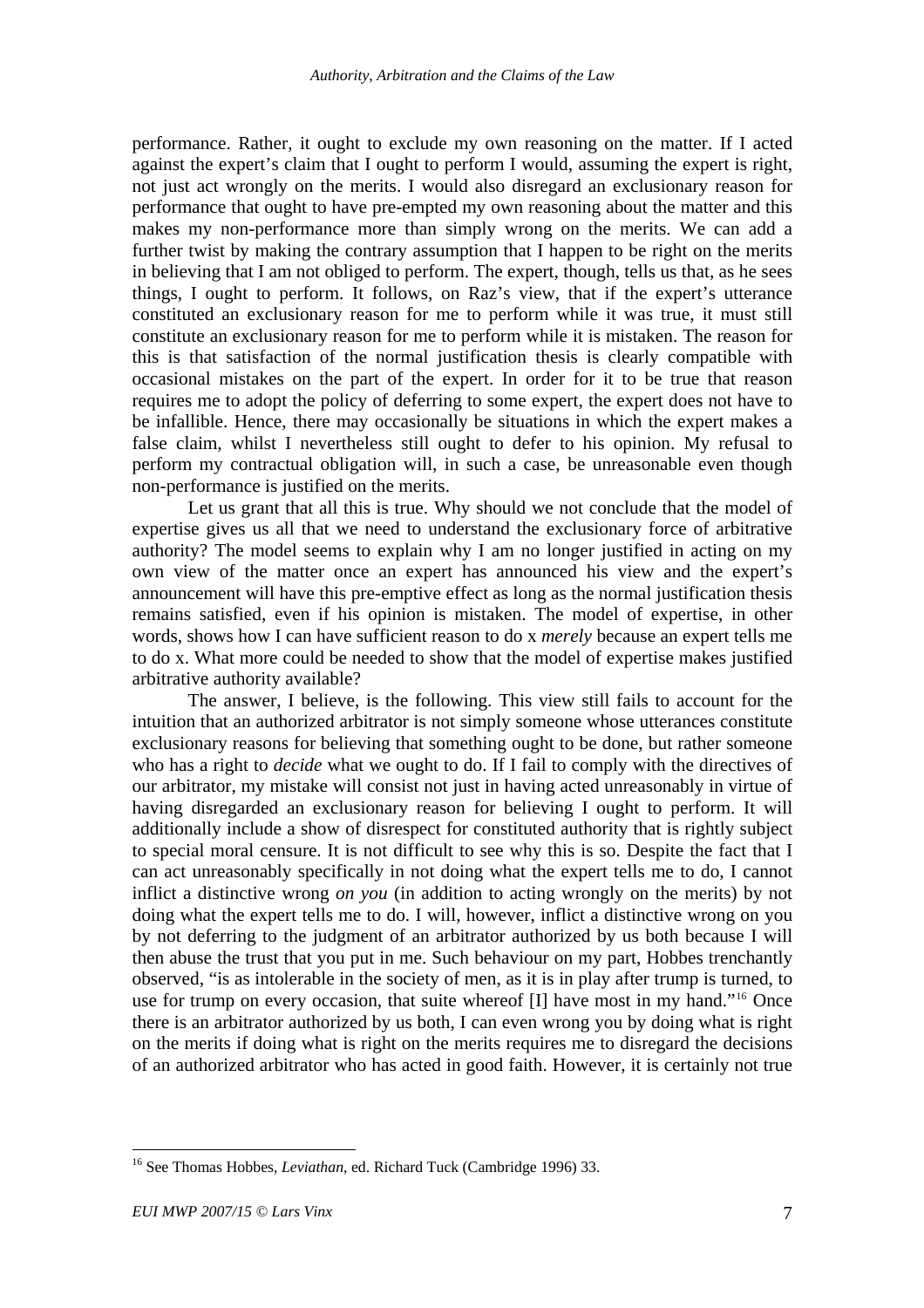<span id="page-13-0"></span>that I would wrong you in doing what is right on the merits while disregarding the expert.<sup>[17](#page-13-0)</sup>

The difference between expertise and arbitrative authority can also be brought out in a second way. As we have seen, our imaginary expert can create reasons with exclusionary force even if his view is wrong on the merits. However, this takes us only so far in explaining arbitrative authority. Satisfaction of the normal justification thesis cannot conclusively oblige me not to reconsider a belief, including a belief about what I ought to do, that I have acquired through deference to an expert. If I inadvertently happen to come across some piece of information that gives me good reason to think that the expert has made a mistake in a particular instance, there is nothing that could or should stop me from changing my respective beliefs. Doing so, rather, seems to be rationally required. In changing my belief for the better, I will not violate a requirement of reason (assuming there is such a requirement) to defer to the views of experts. Such a requirement, after all, could only be based on the principle that I ought to bring my beliefs into line, as far as possible, with reasons for belief that exist independently of exercises of expertise. Hence, it could not apply to a situations where I have good reason to believe that the expert is wrong. The principle may still advise me that it would be wrong for me to stop deferring to the expert in future cases. The expert's mistake, after all, may have been of a kind that does not cast general doubt on his expertise. Nevertheless, the principle cannot stop me from changing the particular belief at issue. In addition, since the beliefs we are talking about are beliefs about what one ought to do, the principle cannot be invoked to condemn me for not doing, in the particular instance at hand, what the expert tells me to do. The expert, then, can create reasons that have exclusionary force even while his view is wrong on the merits only as long as I remain unaware of the wrongness of the particular claim of his that is at  $i$ ssue.<sup>[18](#page-13-0)</sup>

In contrast, our intuitions about the institution of arbitration clearly suggest that the decisions of an arbitrator we explicitly authorize to deal with our disputes must claim to bar us from acting on our own view, even in cases where one of us reasonably comes to believe that the arbitrator's decision is not the one that ought to have been taken in the light of what independent reasons apply.<sup>[19](#page-13-0)</sup> However, such a claim to

 $17$  Conversely, if I follow the directives of a genuine arbitrator I am excused even in doing what is wrong on the merits. But it is at least unclear whether the same would hold true if I followed a directive of an expert's that is mistaken on the merits.

 $18$  A similar observation grounds Donald Regan's distinction between 'indicator reasons' and 'intrinsic reasons'. See Donald Regan, 'Authority and Value. Reflections on Joseph Raz's Morality of Freedom' in *Southern California Law Review* 62 (1989) 995-1095 and 'Reason, Authority, and the Meaning of "Obey". Further Thoughts on Raz and Obedience to the Law' in *Canadian Journal of Law and Jurisprudence* 3 (1990) 3-28. Regan rightly points out that the normal justification thesis (which he endorses) has more restrictive implications than Raz seems to want to admit. In particular, Regan argues that satisfaction of the normal justification thesis can never give rise to a duty to obey the law. While he is happy to embrace this conclusion, he does not, as far as I can see, discuss the implications of an ultrarestrictive account of legal authority for the possibility of legal arbitration.

<sup>&</sup>lt;sup>19</sup> This is not to deny that, as Raz himself points out, the authority of an arbitrator may rightly be challenged if "the arbitrator was bribed, or was drunk while considering the case, or new evidence of great importance unexpectedly turns up" (Raz, *The Morality of Freedom*, 42). My point is that we would have to reject a claim to authority based on expertise on much weaker grounds, namely whenever we acquire a reason to believe that the expert was mistaken in assessing the relevant reasons as he did. By contrast, an arbitrator's decision cannot be rejected merely because we have good reason to believe it is substantively mistaken. Some stronger reason for rejection, like drunkenness, bribery, or information the arbitrator couldn't have known about, would seem to be required.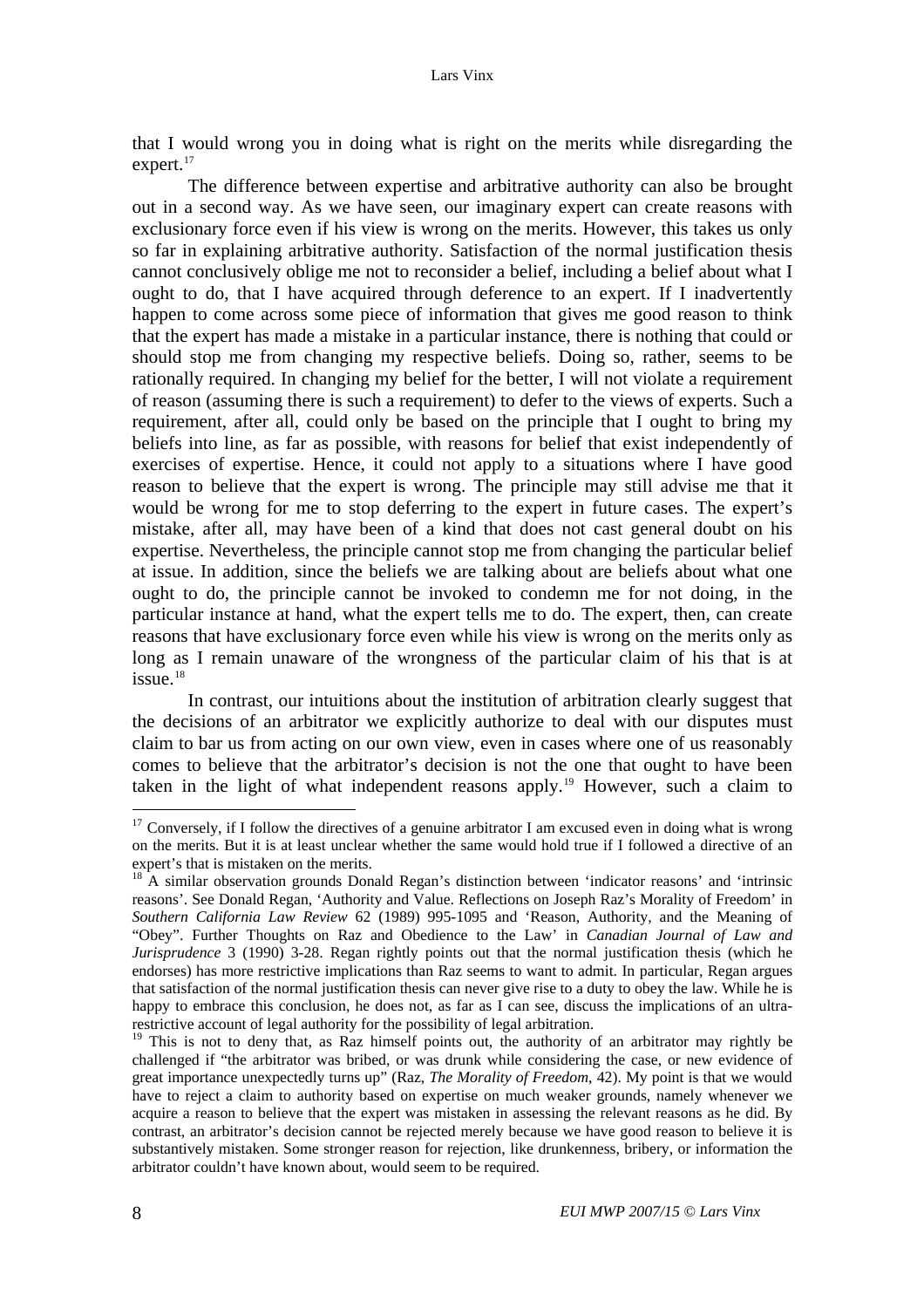<span id="page-14-0"></span>authority cannot possibly turn out to be justified on the basis of the model of expertise. If the claim cannot possibly turn out to be justified, it cannot meaningfully be raised.

One might object to this line of reasoning that it is unclear why an account of legitimate arbitrative authority should have to explain the wrong we do to a third party in not deferring to an arbitrative decision or why it must allow for arbitrative decisions to be authoritative even where deference could not be expected to lead to superior conformity with reason. An autonomy-preserving conception of arbitrative authority, it might seem, will have to be limited in scope, limited to what can be justified on the basis of the normal justification thesis. Raz has argued, in this vein, that general duties to respect the law, duties whose violation would presumably wrong fellow citizens, can exist only on the basis of a citizen's voluntary identification with the laws of just state, and not as a result of a wholesale justification of claims to authority. The availability of justification for claims to legal authority, Raz argues, will always depend on whether those who govern are doing a good job and on whether a particular subject is in need of the guidance that the law can provide. $20$ 

This objection, I believe, involves a mischaracterization of the nature of arbitrative authority. Our example assumes that there is a set of moral reasons that bear, independently of the institution of an arbitrator, on whether I ought to keep my promise, given the situation in which we find ourselves. It is to these reasons that I will have to take resort in trying to take a conscientious decision as to how to act in the absence of an arbitrator. Likewise, it is the expert's presumed superior grasp of these reasons that grounds his authority. Finally, an arbitrator clearly ought to decide our dispute in the light of his assessment of these reasons. There is, nevertheless, a crucial difference between the arbitrator and the expert. The exclusionary force of the expert's utterances solely depends on whether we can reasonably assume that his judgments are likely to be better attuned than ours to the reasons that independently bear on whether I ought to keep my promise. To claim that the same is true of the legitimacy of an arbitrator's decisions is to misrepresent the nature of the institution of arbitration.

The *active establishment* of an arbitrative authority *changes* the normative situation of subjects of authority in a more radical way than the mere existence of an authority based on expertise. We can confer the power to create directives with exclusionary force even on a person who lacks the intrinsic features that would give her expertise-based authority over us. As a result, the reasons for deferring to an arbitrative authority actively established by the parties to a dispute are no longer fully explicable in terms of the expectation of superior conformity with the reasons that independently bear on the question to be arbitrated. Their agreement to authorize an arbitrator, as well as the arbitrator's willingness to act in accordance with our understanding of the role of an arbitrator, provides the parties with a reason for accepting the outcomes of arbitration other than the expectation that the arbitrator's judgment is likely to exhibit superior conformity to the reasons that independently bear on how the dispute ought to be decided.

This, to repeat, is not to deny that an arbitrator ought (and must necessarily claim) to decide on the basis of the reasons that independently bear on the dispute. However, to argue that his authority must therefore be justified through the normal justification thesis is a non-sequitur. An aim on our part to conform better to these reasons than we would if we acted on our own assessment is not the only imaginable

<sup>20</sup> See Raz, *The Morality of Freedom* (n. 10 above).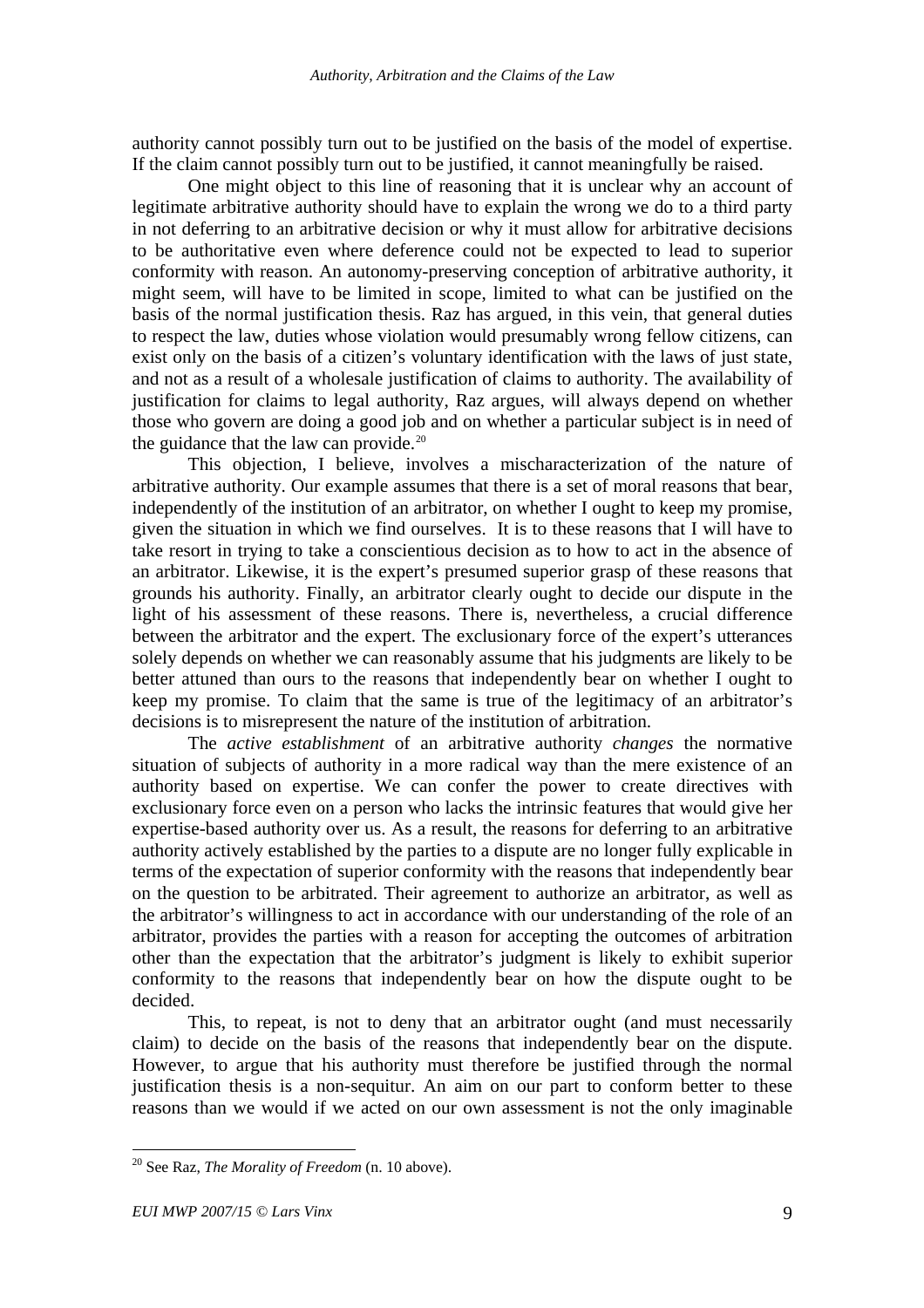(nor even a very plausible) motive for installing an arbitrator. Moreover, neither is the expectation that the arbitrator's assessments will be superior to ours, the only imaginable justificatory relationship between an arbitrator's decisions and the reasons it purports to exclude. The obvious alternative, to be developed more fully in the next section of this paper, is to claim that the function of installing an arbitrator consists in the termination of reasonable disagreement about what the reasons excluded by the arbitrator's decision require of the parties to a dispute. If this is the function of arbitrative authority, then its legitimacy cannot require an expectation of superior insight on the part of the arbitrator. Parties who reasonably disagree about the right solution to moral disputes of some kind will also reasonably disagree about how to identify the relevant kind of expertise. What legitimacy in arbitration does require is that the arbitrator should decide the dispute, in good faith, on the basis of his best understanding of what is required by the reasons that independently bear on whether I ought to perform, and that he do so in accordance with a number of procedural standards that are implicit in our conception of fairness in arbitration.

I conclude that the model of expertise fails to capture an essential element of arbitrative authority and hence to capture an essential element of the law's claim to authority insofar as it is a claim to arbitrative authority. An arbitrator's judgment, in contrast to an expert's utterance, is not just (and arguably not at all) the expression of an opinion as to what we ought to do that is likely to be better than ours. It is a *decision* as to what we ought to do that claims to *bar me* from acting on my own opinion about the merits of the case – but not, crucially, from continuing to hold it – even where I cannot be expected to believe that the arbitrator's judgment is likely to be superior to mine. The fact that it is possible for the expert intentionally to create exclusionary reasons by declaring his opinions, and to succeed in doing so even where he is mistaken on the merits, does not eliminate the fundamental importance of this distinction. The argument so far, then, strongly suggests that genuine arbitrative authority, on the basis of the model of expertise, is in principle unavailable .

### **Arbitration and Reasonable Disagreement**

A Razian could point out in reply that the problem of lapses of expertise is too peripheral to pose a real challenge to the model of expertise as a ground of arbitrative authority. A conception of practical authority based on expertise, after all, may well be able to account for most exercises of arbitrative authority that we intuitively believe to be justified. However, it is not at all clear why we should require an otherwise attractive conception of the justification of authority to account for all exercises of arbitrative authority one might intuitively believe to be justified. There are, perhaps, good normative reasons to deny justification to claims to legal authority that cannot be sustained on the basis of the model of expertise.

This is not, I believe, a point where Razians can rest their case. Situations in which the normal justification thesis will necessarily fail to show arbitrative authority to be justified, because the subjects of authority are under no requirement of reason to believe that the authority's views are more likely to be correct than theirs, are too common and too central to our received understanding of the point and purpose of arbitrative authority for this reply to be successful.

Let us return to our example of the promise. Typically, we will both have some more or less worked-out account of what kinds of circumstances can excuse nonperformance of promissory obligations. These conceptions will overlap to some extent.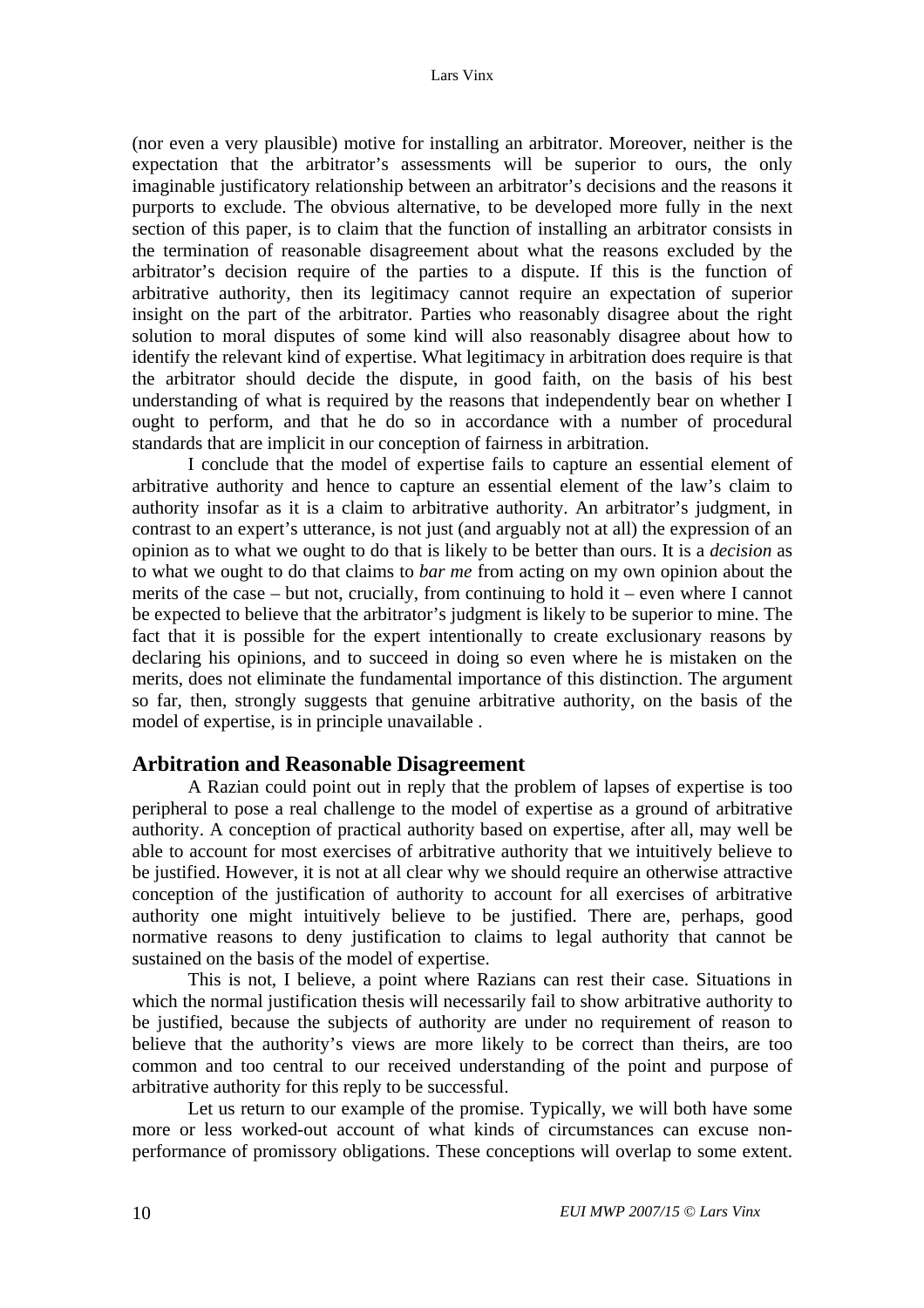<span id="page-16-0"></span>If they did not, it would not be possible for us to conceive of our dispute as a disagreement over what is required as a result of my having made a promise. However, such general overlap will often break down in particular instances of application. Moreover, these breakdowns need not always be a result of stupidity or bad faith. They may well, for all we know, betray genuine differences in our understanding of the moral point of the practice of promising. Such disagreements of understanding, it would appear, might well be reasonable disagreements.<sup>[21](#page-16-0)</sup>

The possibility of reasonable disagreement must figure crucially in any plausible explanation of why we need arbitrators and of why arbitration is a useful institution. Arbitration would not be a useful institution in a society whose members are all convinced that anyone who disagrees with their own view on some moral problem must do so out of selfishness, rank stupidity, or bad faith. If an arbitrator arrived at a decision supporting someone else's view, a member of this society would immediately conclude that the arbitrator is himself incapable of arriving at an informed judgment or else he is biased and acting in bad faith. There would be no room for deference to any decision that does not support one's own view of the case. If there is no such room, then arbitration cannot possibly be a useful institution.

The belief in the possibility of reasonable disagreement, on the other hand, is needed to make full sense of the normative expectations to which we typically hold arbitrators as well as those who have submitted to a procedure of arbitration. Some of these expectations are expectations to which we also hold experts, but not all of them. We expect our arbitrator to be impartial and unbiased, not to take any bribes and not to take his decisions in a drunken stupor. We would expect the same of an expert. But unlike the expert, we also expect our arbitrator to take into account our views and the information we provide him with, to allow us to present our cases in a public and adversarial context, and to publicize as well as to explain his reasons for his decisions. Moreover, we expect him, at least if he is regularly acting as an arbitrator amongst us, to aim for a certain degree of consistency between his decisions. Such consistency might well result from expertise, but it is not as such required by, and sometimes even incompatible with, the role of being an expert. As an expert, one ought to change one's advice on a matter if one has reason to think that one's earlier view was false, without giving any weight to the fact that one gave different advice earlier on. Finally, the arbitrator's decision, in order to bind us, must be sufficiently responsive to our own understanding of the practice of promising. Hence, we do not typically expect an arbitrator to be someone who possesses esoteric moral knowledge that remains inaccessible to us ordinary mortals. It is no accident that one's peers are usually considered the best arbitrators.

However, the fact that the arbitrator is not usually considered to possess esoteric moral knowledge does not mean that we can expect perfect agreement between the arbitrator's views and our own once we move beyond relatively uncontroversial paradigms. We do not take ourselves to be entitled to conclude, once an arbitrator did not take the decision we believe would have been the right one for him to take, that his apparent attempt to live up to the procedural requirements and constraints of role just outlined could have

 $21$  For a classical explanation as to why we should expect reasonable disagreement in moral matters see John Rawls, *Political Liberalism* (New York: Columbia University Press, 1996) 54-58. A sustained defence of the idea that the arbitration between parties who reasonably disagree is a core function of legal order has been offered by Jeremy Waldron, *Law and Disagreement* (Oxford: Oxford University Press, 1999).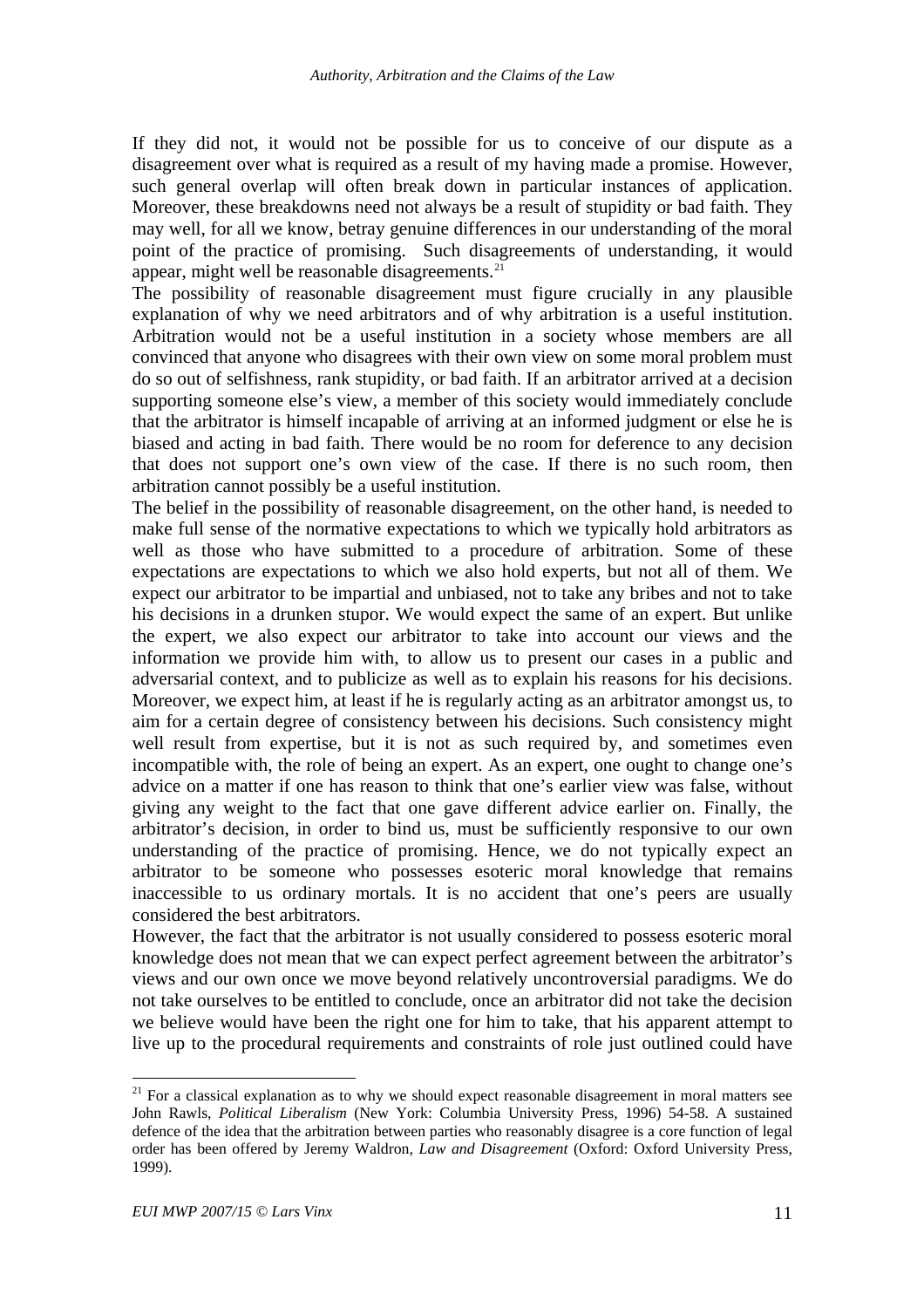<span id="page-17-0"></span>been nothing but a mask for bad faith. If I were to agree to submit to arbitration, and yet to take the view that the arbitrator's decision must have been biased and therefore cannot bind me whenever his understanding of the problem at hand turns out to differ from mine, I would be the one acting in bad faith. What I am entitled to expect, our intuitions about arbitration suggest, is that our arbitrator decide – while acting in accordance with the procedural requirements and the constraints of role just outlined – on the basis of the conception of promising he, in good faith, thinks best. If this expectation is met, I get as much as I can expect in the face of reasonable disagreement, and I am therefore required to respect the arbitrator's decision even if I believe it to be wrong on the merits.

Our normative expectations toward arbitrators and those who agree to submit their disputes to arbitration, then, support the view that the core function of arbitration is to deal with reasonable disagreement. However, if an arbitrator is to function in cases of reasonable disagreement, he must, at least be, able meaningfully to claim the legitimate power to bring about a decision between rivalling moral conceptions reasonably held by participants to a dispute like ours. If this is true, the model of expertise must fail to provide an adequate basis for claims to arbitrative authority.

A claim to authority, on the basis of the model of expertise, in a case where I disagree with the authority about what should count as an excuse for non-performance of a promise can only be justified if the authority's understanding of the practice of promising is likely to be significantly better than mine. Put differently, it has to be the case that any moral disagreement I have with the authority is unlikely to be reasonable on my end. However, if the unlikeliness of reasonable disagreement with the expert is a necessary condition for his possession of authority, the expert could never have any authority wherever we would, as happens in many moral disputes, clearly expect the possibility of reasonable disagreement with the wisdom of his views. An authority he cannot possibly possess is an authority he cannot meaningfully claim.

Plainly, however, arbitrative authorities at least claim to be able to provide arbitration in conflicts between parties that reasonably disagree about moral problems and we surely expect them to make this claim. Given the pervasiveness of reasonable moral disagreement in modern societies, it is hard to see how arbitrative authorities could fail to make such a claim.<sup>[22](#page-17-0)</sup> However, if arbitrative authorities must at least raise a claim to authority within the sphere of reasonable disagreement, and if the model of expertise entails that authority cannot even meaningfully be claimed wherever we reasonably disagree, we ought to conclude that a claim to authority based on expertise cannot be the same as a claim to arbitrative authority. Arbitrative authority and authority based on expertise differ in kind, even though the former may partially overlap with the latter. Expertise, hence, does not just occasionally fail to justify claims to arbitrative authority, due to insignificant circumstantial lapses, but it is powerless to make any contribution whatsoever to the justification of arbitrative authority.

## **Arbitration and Coordination**

So far, I have argued that claims to arbitrative authority cannot be justified on the basis of the model of expertise. However, we are not yet entitled to conclude that it is impossible to justify arbitrative authority on the basis of the normal justification

<sup>22</sup> See Philip Soper, *The Ethics of Deference. Learning from Law's Morals* (Cambridge: Cambridge University Press, 2002) 43-44.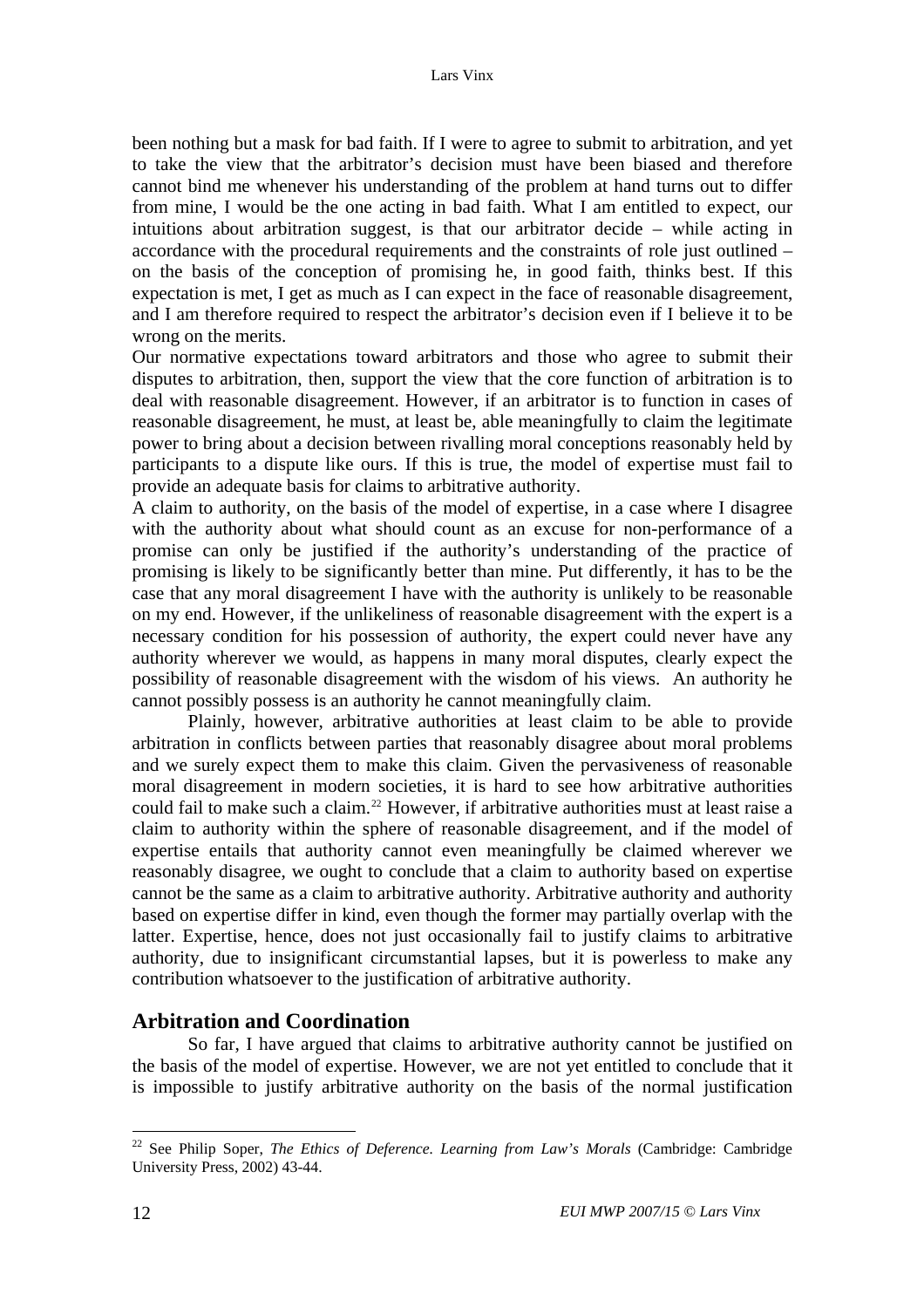<span id="page-18-0"></span>thesis. Raz argues that there is a basis other than expertise for satisfying the normal justification thesis.[23](#page-18-0) Legitimate authority may arise from the fact that an authority's directives make the prescribed way of action the best course to achieve a valuable form of coordination that is unlikely be achieved without the help of the law.[24](#page-18-0)

Once arguments from coordination are brought into play, we may well arrive at the conclusion that I will be better able to conform to reason in accepting the authority of a decision-taker than by acting on my own judgment on the merits of the case, even while I reasonably believe his views on the merits to be defective. While I may not agree that our arbitrator's theory of excuses is substantively correct, I have to ask myself a different question in working out how to act. I have to question whether I have sufficient reason to accept his decision for some theory as barring me from acting on my own view of the matter, given that such acceptance establishes (or reinforces) a pattern of coordination and taking into account the incidental benefits this pattern creates. From this perspective, the reasons I have for accepting the arbitrator's decision as binding do not boil down to the reasons for believing that my acceptance will tend to enhance the conformity of my acts with the best account of when I am morally justified to default on a promise. Arguments from coordination, it would therefore seem, can establish that an arbitrator's decisions have exclusionary force even where the argument from expertise fails because we run into reasonable moral disagreement. Hence, it would appear that arguments from coordination make arbitrative authority fully available on Razian grounds. In what follows, I will argue that this is not the case.

It will be helpful for us to remind ourselves of a characteristic feature of pure coordination problems, such as the question whether to drive on the left or on the right. In the case of pure coordination problems, it makes no sense to speak of the reasons that would have determined how one ought to have behaved in the absence of an established pattern of coordination. It is meaningless to say that the rule 'drive on the right' sums up or reflects independent reasons that would otherwise be able to guide me in the endeavour of trying to avoid collision with other motorists. It doesn't matter to the subjects of authority, therefore, how the authority decides or what reasons it has for deciding as it does. The constraints of role and procedure that, as we have seen, are implicit in our idea of arbitration, are irrelevant here. It would be perfectly fine to take

<sup>23</sup> See Raz, *The Morality of Freedom* (n. 10 above) 66-67, and Joseph Raz, 'Facing Up. A Reply' in *Southern California Law Review* 62 (1989) 1153-1235, at 1187-1194.<br><sup>24</sup> For a general attack on the idea that the law's function is to solve coordination problems see Leslie

Green, 'Law, Co-Ordination, and the Common Good' in *Oxford Journal of Legal Studies* 3 (1983) 299- 324. My conclusions are, as far as I see, not in conflict with Green's claim that it cannot be the central function of the law to solve coordination problems. However, I do not want to rely on Green's general argument against law as coordination, since it is unclear whether Raz's view is undermined by it. All Raz has to claim in order to counter the case I am trying to make is that the law sometimes brings about coordination and that coordination would in some instances be less likely without the help of the law. He has to go on to argue that this offers a partial explanation for how the law can meaningfully claim arbitrative authority. Raz is not committed to the view, however, that there are coordination problems that cannot be solved in any other way than through legal regulation, nor is he committed to the idea that the capacity to coordinate is the law's distinctive feature. Raz argues that the law's distinctive feature is its claim to authority and that its capability to help bring about coordination is one of the standard justifications for that claim. As far as I can see, Green does not deny that the law can, in some cases, help bring about coordination, and that is all, it seems, that Raz needs to claim to be able to invoke capacity to coordinate as one possible justification for claims to authority. Hence, I have to show that authority based on capability to coordinate is not a form of arbitrative authority.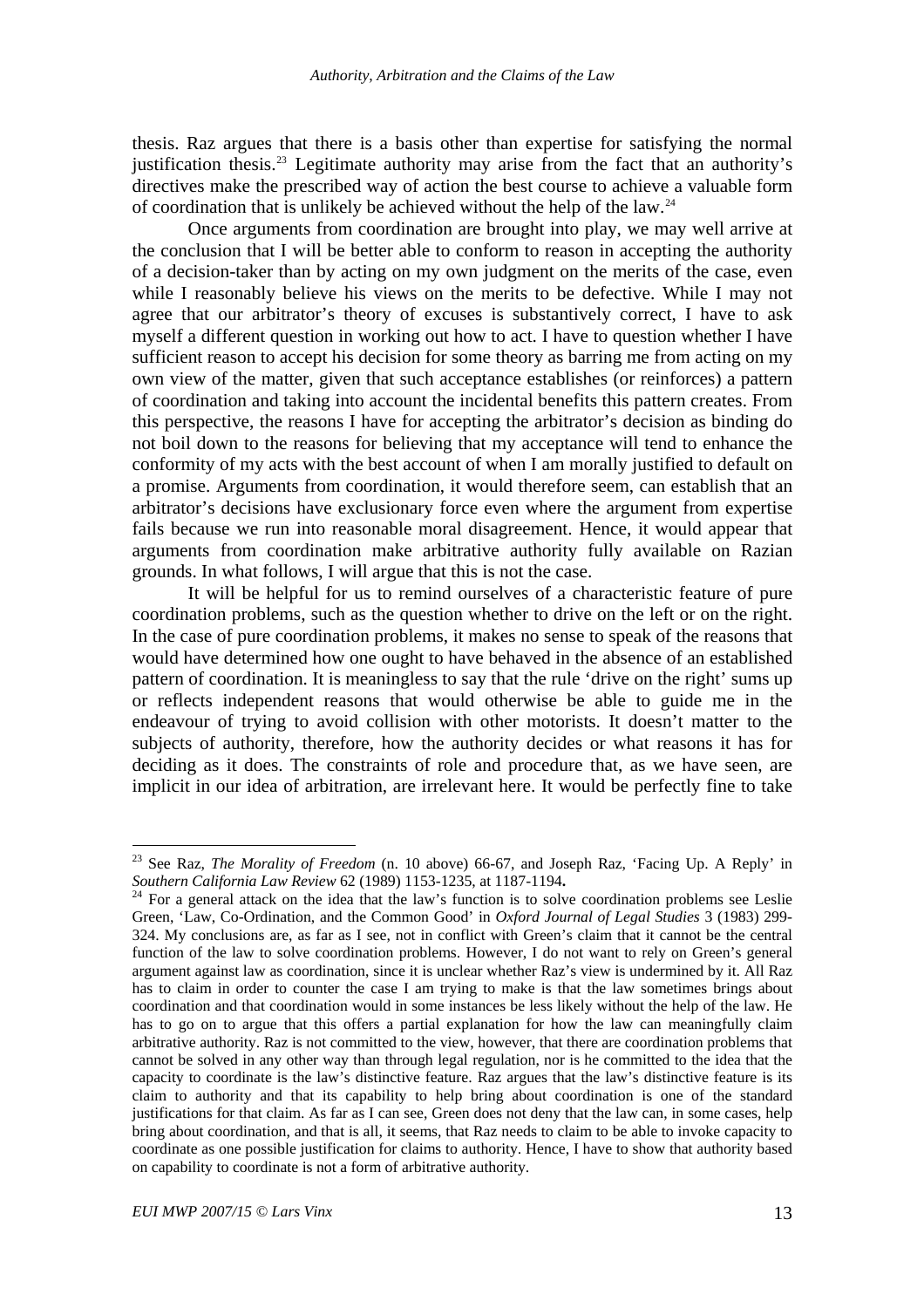decisions arbitrarily, by drawing straws or rolling a wheel of fortune. Any decision whatsoever will suit everyone's interests equally well.

However, we need to keep in mind that our example is, like all situations that call for arbitration, not a pure coordination problem. There are substantive reasons, after all, that bear on whether I ought to perform my promise or not. Both of us therefore take a legitimate interest in the question as to which solution from among a range of alternatives that would equally cater to our interest in maintaining coordination will be endorsed by the arbitrator. While any solution that allows us to continue to coordinate will create at least some benefit for all. different solutions will distribute benefits and burdens in different ways**.** The arbitrator's endorsement of one amongst several possible 'coordinative equilibria' is therefore a question of justice and subject to burdens of justification that cannot be met simply by pointing out that everyone reaps at least some benefit under any coordinative scheme.

Of course, that the choice of one or another solution gives rise to questions of justice need not entail that a decision will be justified only if it is a decision for the solution that is optimally just. As I have already emphasized, people will reasonably disagree over which solution is optimally just and the institution of arbitrator is a reaction to such disagreement. However, the fact that we are faced with a question of justice will create certain normative expectations concerning the way in which a solution is chosen. Most people, grudgingly perhaps, are prepared to live with a solution they do not believe to be perfectly just if it is chosen in a fair procedure that produces *legitimate* outcomes. In other words, they are prepared to live with the decision if it is taken in accordance with the constraints of procedure and role that are implicit in our understanding of arbitration.

I can now formulate why I do not believe that arguments from coordination can make justified arbitrative authority available. An argument from coordination may very well show that someone's coordination-enabling decisions are valid exclusionary reasons capable of surviving reasonable normative disagreement. Nevertheless, it does not thereby establish that these decisions are legitimate or that we ought to regard them as outcomes of a genuine process of arbitration.

Let us assume I found out that our arbitrator, in choosing one of the possible coordinative equilibria, never considered my substantive position since he is biased against me or that he just tossed a coin because he could not be bothered to think about the question of justice involved. The decision taken by the arbitrator might, under these circumstances, still have exclusionary force. It may well remain true, despite the arbitrator's corruption, that any coordinative equilibrium is better than none, that I therefore benefit from the decision at least to some extent, and that I will thus reasonably prefer adherence to the decision to disobedience and non-coordination. However, I would nevertheless be justified in thinking that the arbitrator fundamentally violated the trust that I put in him, that he did not act as an arbitrator because he took his decision without any consideration of the substantive moral reasons the decision purports to exclude.

Arguments from coordination, then, may provide one with reasons to attribute exclusionary force to decisions that are not instances of arbitration, and they may do so even where expertise gives out because reasonable disagreement reigns. They are, however, in themselves powerless to justify claims to *arbitrative* authority or to establish that a decision is *legitimate*. In essence, appeals to coordination simply shun the burdens of justification our intuitive understanding of arbitration clearly tries to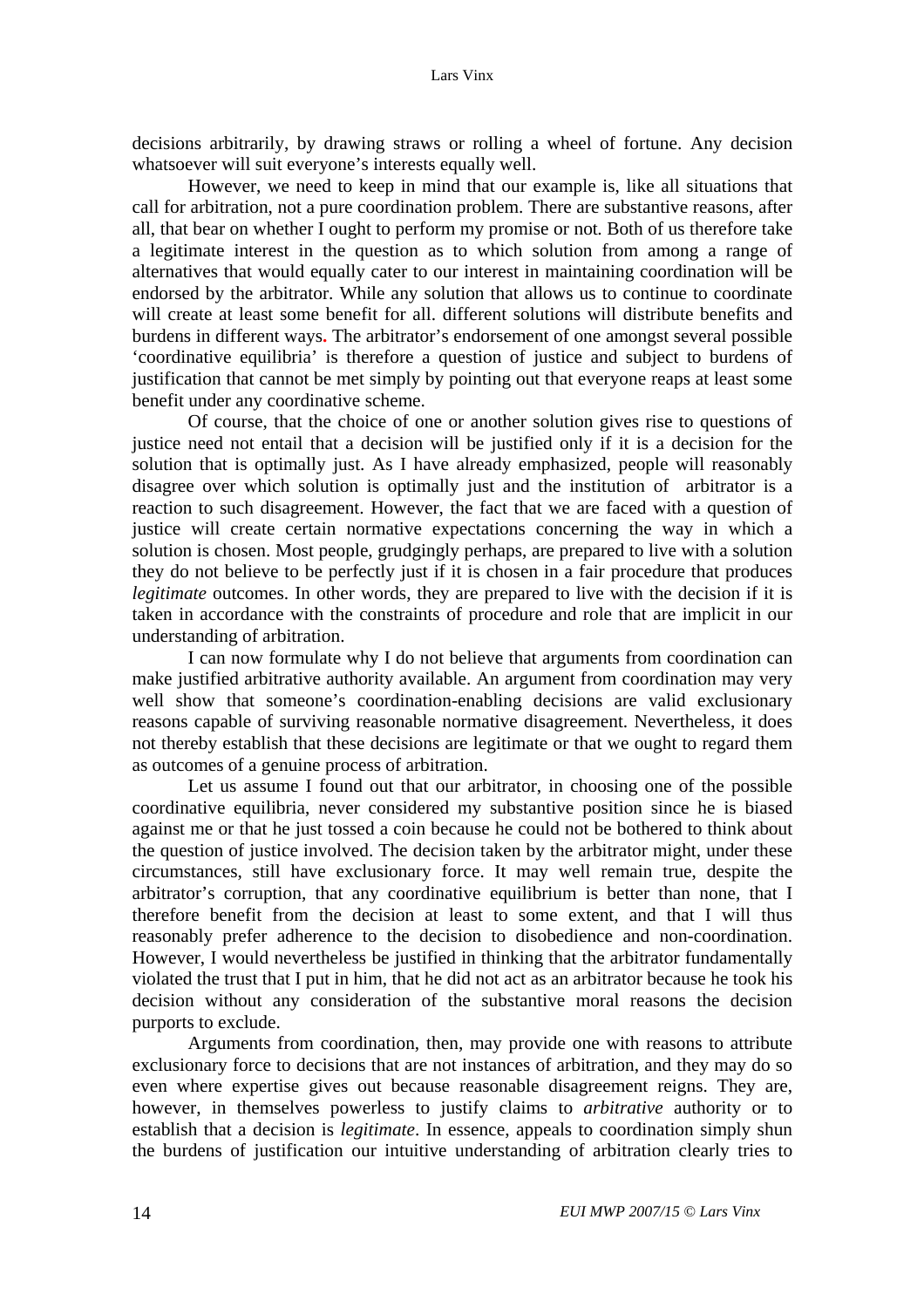<span id="page-20-0"></span>address. If the law's claim to authority is a claim to arbitrative authority, mere arguments from coordination will be unable to explain how the law's claim to authority could ever be justified.

One might respond by arguing that coordination is a normatively richer conception than I have assumed. In response to critics, Raz has argued that governmental authorities do not just solve coordination problems in the narrow, gametheoretic sense. They are often better able than subjects to see that a common course of action is required to achieve certain objectively valuable ends (that may not be widely desired or even be recognized as such) and to make sure that the burdens of attempts to realize these ends are distributed justly.<sup>[25](#page-20-0)</sup> I do not object to the idea that governors able to perform this function would be in a position to claim authority. However, it seems to me that, so understood, the argument from coordination turns out to be a variation on the argument from expertise. As such, it would be subject to the same weaknesses in justifying claims to arbitrative authority that we have diagnosed in the argument from expertise.

A more threatening criticism of the view put forward here is to claim that the legitimacy-conferring procedural standards that are necessary for arbitrative authority are, in any case, also necessary requirements of successful coordination. In order to solve coordination problems, and in order for us to reasonably be able to expect that it will reliably do so, an authority will at least have to possess a reliable capacity of choosing one of the coordinative equilibria over a 'solution' that fails to bring about coordination. An authority is unlikely to possess this capacity unless we can expect it to behave, in many respects, in the way we expect an arbitrator to behave. It will, for example, have to make an effort to obtain accurate information about our preferences and the situation, it will have to decide soberly, and it will have to be committed to the goal of helping us coordinate our actions instead of tyrannizing us. It would seem, therefore, that one cannot drive a very deep wedge between arbitrative authorities and coordinative authorities.[26](#page-20-0)

It is indeed true that a coordinative authority will have to resemble an arbitrative authority in some important respects in order to be able to reliably solve coordination problems. However, it seems to me that this observation does not affect the point that the choice between different available coordinative equilibria in an impure coordination problem may rightly be perceived as an issue of justice. We would therefore expect an arbitrator to take a decision for one or another of the coordinative equilibria by addressing the reasons that we take to bear on the question of which coordinative solution is more just. We would not, by contrast, be content to hear from the arbitrator's mouth that there are several different coordinative equilibria from which he will choose by lot or by good looks. At least some of the procedural standards to which we hold an arbitrator would be superfluous if arbitrators were indeed entitled to proceed in such a way. A coordinative authority, for example, would have little reason to allow us to present our case in public if it were able to infer our preferences from our past choices or from an opinion poll. Nevertheless, we clearly believe that an arbitrator must give us the opportunity to argue our view in some public forum and to rebut opposing interpretations of the normative situation.

I conclude that neither of the two paradigms of justification introduced by Raz, expertise and coordination, can sustain the assumption that the arbitrative authority

<sup>&</sup>lt;sup>25</sup> See Raz, 'Facing Up' (n. 24 above) 1187-1194.

<sup>&</sup>lt;sup>26</sup> I owe this point to Matthew Boyle and Selim Berker.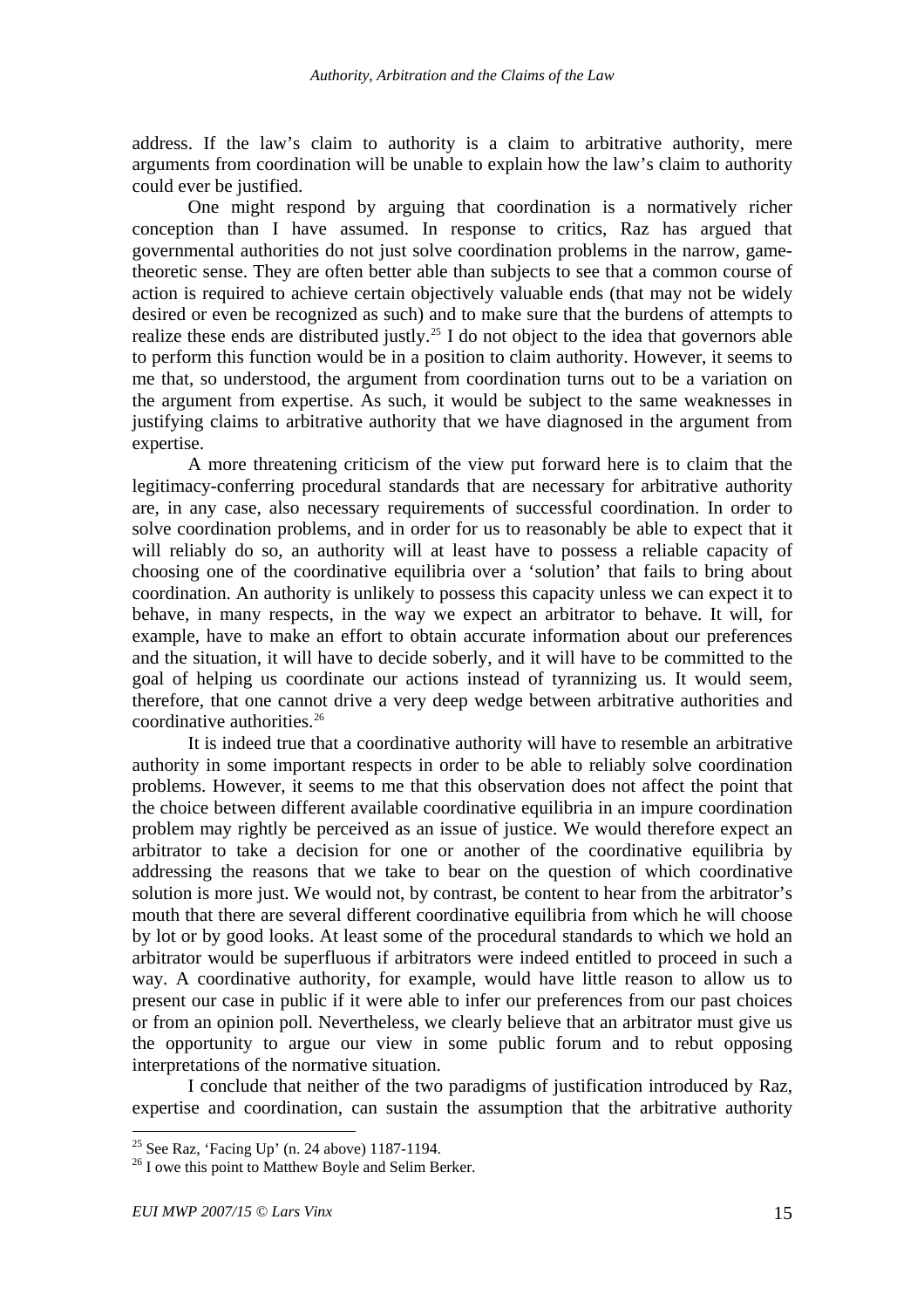<span id="page-21-0"></span>claimed by the law is in principle available. While the model of expertise demands too much in declaring that authorities can only be justified as long as we are rationally required to believe that their decisions will allow us better to conform to reasons that independently apply to us, the model of coordination demands too little in assuming that any decision whatsoever and howsoever taken will be justified as soon as it successfully maintains some scheme of coordination that benefits everyone at least to some extent or that helps realize some objectively valuable goal. As a result, both paradigms fail to show how the law can at least meaningfully claim arbitrative authority. Arbitrative authority, so to speak, falls through the cracks.<sup>[27](#page-21-0)</sup> If Raz's normal justification thesis, in both its readings, fails to show how the law can at least meaningfully claim arbitrative authority, and if arbitrative authority is at the core of legal authority, it also fails to sustain the authority thesis.

#### **The authority thesis and the nature of law**

Raz argues that the law necessarily makes a *general* and *unlimited* claim to authority. However, Raz also argues that any legal system's claim to authority is unlikely ever to be fully justifiable. A legal system, according to Raz, can and usually does, possess *some* authority over at least *some* of the people who are subject to it. In other words, it may well be the case that the fact that a legal norm requires x is a valid exclusionary reason for some of the subjects of the law, since one of the two standard justifications applies with respect to them, without necessarily applying to everyone else. However, Raz points out that it is highly unlikely that the normal justification thesis will ever be satisfied in general, i.e. with respect to all subjects of some legal system and with respect to all of its laws. Hence, there is no necessary relation between legality and legitimacy.<sup>[28](#page-21-0)</sup> We can never hope for more than a 'piecemeal' justification of claims to authority.

Raz is untroubled by this apparent mismatch between the scope of the law's claims and the limited availability of justification for those claims. According to Raz, the authority the law claims differs from the authority it possesses only in quantity but not in quality. The authority the law generally claims to possess is of the same kind as the particular authority it usually does possess, in virtue of expertise or coordination, with respect to some of its subjects. What is more, whenever the law possesses authority with respect to some subject matter at least over some subjects, there will typically be independent reasons for those over whom it does not possess authority to act in accordance with the requirements of the law. The gap between the extent of authority claimed by the law and the extent of the authority it actually possesses therefore, need not worry us. It does not stop the law, on this view, from meaningfully raising a claim to practical authority. $29$ 

 However, there is another, more troubling, interpretation of the gap between the claims of the law and the extent to which its authority can be justified on Razian grounds. One might suspect that the gap arises from the fact that the law claims arbitrative authority whereas Razians are committed to the idea that the exclusionary

 $27$  This result might offer a general explanation for the observation that Raz's framework seems unable to give any distinctive justificatory relevance to democracy. See Thomas Christiano, 'The Authority of Democracy' in *Journal of Political Philosophy* 12 (2004) 266-290 and Scott Hershovitz, 'Legitimacy,

<sup>&</sup>lt;sup>28</sup> See Raz, *The Morality of Freedom* (n.10 above) 70-80.

<sup>&</sup>lt;sup>29</sup> See ibid., 99-105.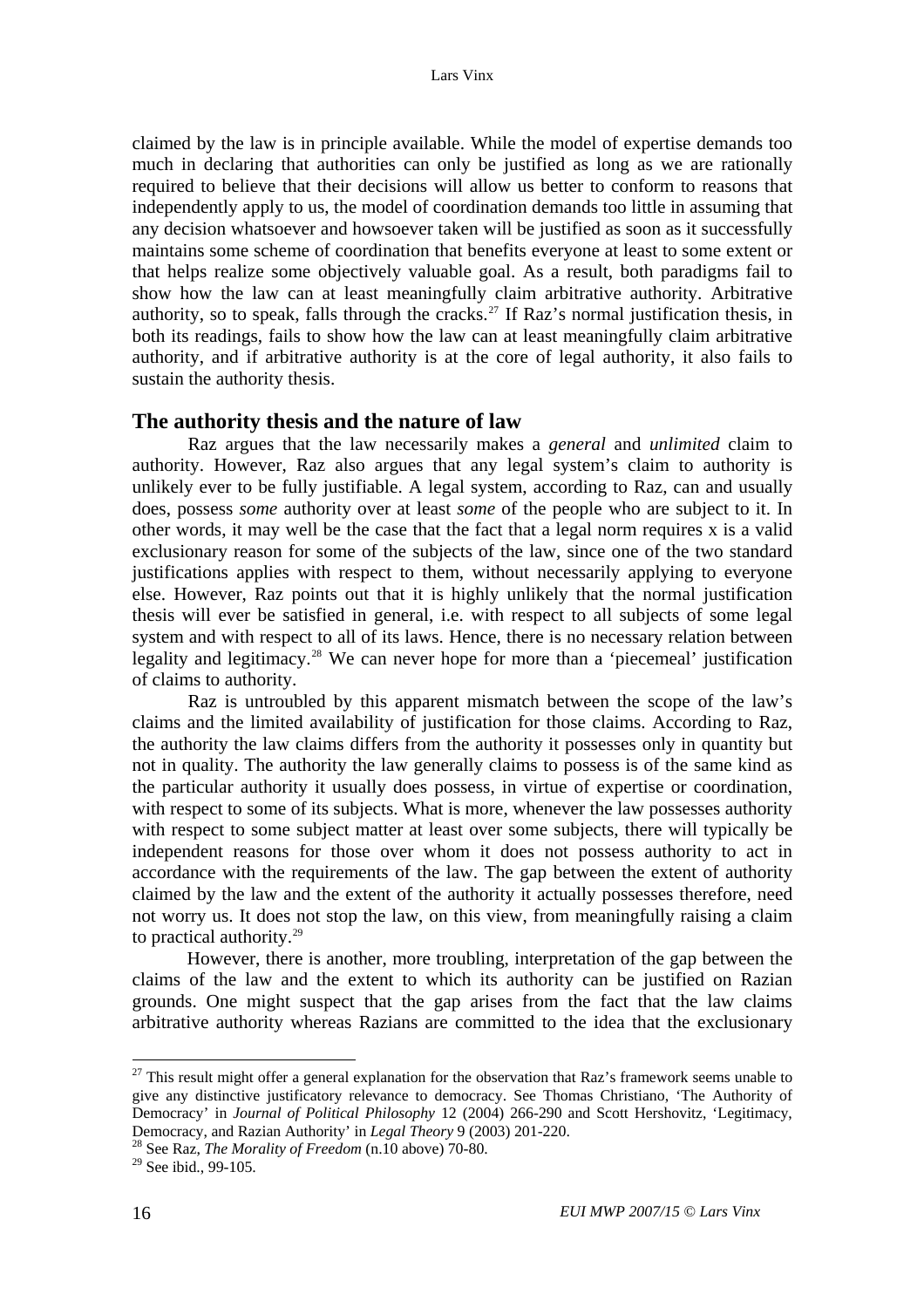<span id="page-22-0"></span>force of legal directives is exhausted by appeals to expertise and coordination, appeals that cannot justify claims to arbitrative authority. Under this interpretation, there is a difference in kind between the authority claimed by the law and the authority it can possess on Razian grounds. I believe that the foregoing analysis should lead us to embrace this second interpretation. If I am not mistaken, we will not arrive at a sufficient characterization of the law's claim to authority merely by saying that the law claims to have the capacity to *create* exclusionary reasons for those to whom it addresses itself as well as the *intention to make use* of that capacity. An expert, as we have seen, might satisfy these requirements, but the law, at least if it claims arbitrative authority, claims an authority that is *qualitatively different* from any that the expert could possess. What is more, an appeal to arguments from coordination will be unable to make up for this shortcoming of the argument from expertise.

As we have seen at the beginning, Raz denies that the law's claim to authority is automatically justified wherever there is a well-developed legal order. Nevertheless, he must assume that it is at least not a foregone conclusion that the law could never possess any of the authority it claims. This much is required by the idea that we can treat a normative (as opposed to a descriptive-sociological) concept of authority as the cornerstone of a theory of the nature of law and that we can use the concept to account for the intuition that the law possesses a distinctive normativity. However, if the law's claim to authority is a claim to arbitrative authority, it will have to be a foregone conclusion for a Razian that it cannot possess any of the authority it claims, even while it may sometimes have exclusionary force on other grounds. An endorsement of the idea that the law's claim to authority, as we commonly understand it, is meaningful could, then, only be a form of false consciousness.

If we hold on to the view, against this conclusion, that justification of the law's claim to arbitrative authority is available in principle, we will have to affirm a necessary relation between legality and legitimacy as well as a general obligation to obey the law.<sup>[30](#page-22-0)</sup> Let us assume that claims to arbitrative authority are, in principle, meaningful. The features of legal order that would presumably make a claim to arbitrative authority meaningful will then inevitably justify it, at least to some extent. A system of governance can meaningfully raise a claim to arbitrative authority only if it is credibly committed to realizing an ideal of legality based on the normative expectations implicit in our concept of arbitration. If a properly authorized system of governance is so committed, however, its claim to arbitrative authority will inevitably be more than just meaningful. The connection between the fact that a system of governance indeed honours the normative expectations that are implicit in our intuitive conception of arbitration and the legitimacy of the decisions it produces cannot be contingent because it is this fact itself that legitimizes the decisions it produces. Note that this necessary relation equally holds for all subjects of the law since its existence does not depend on the contingent question as to whether particular governors have superior expertise with respect to particular subjects. Claims to arbitrative authority, in contrast to authority based on expertise, cannot have justification for some subjects of the law and lack justification for others. Insofar as claims to arbitrative authority are meaningful, they must therefore give rise to a general duty to obey the law.

To be sure, the justificatory force of a legal system's commitment to an ideal of legality based on the idea of arbitration may vary from case to case. Some forms of

<sup>30</sup> A fuller development of the position outlined in the following paragraphs can be found in Vinx, *Hans Kelsen's Pure Theory of Law* (n. 13 above).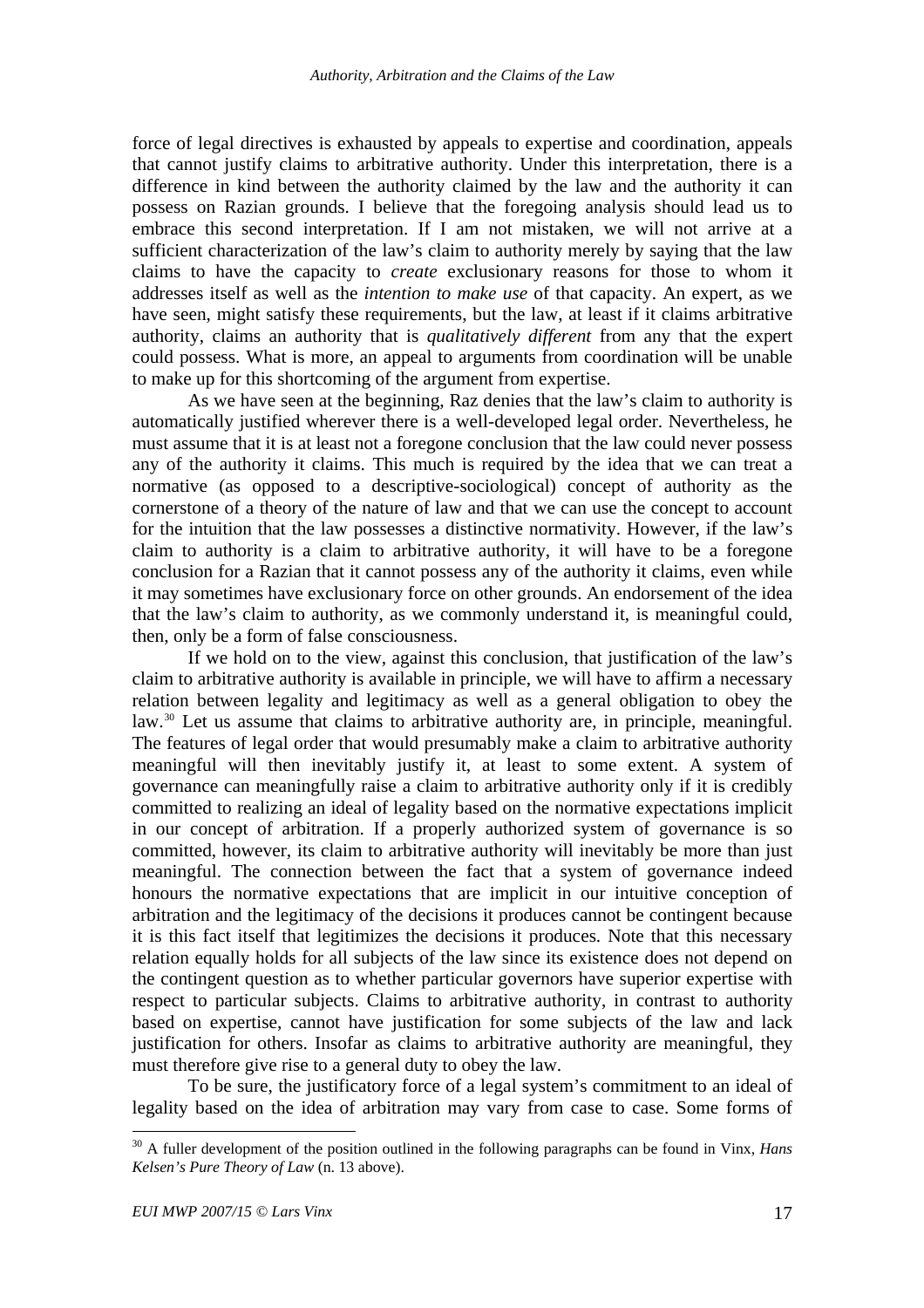<span id="page-23-0"></span>governance may fail to make a claim to arbitrative authority that is even in the least credible. Such forms of governance, then, do not qualify as forms of legal order. There is a necessary connection, on the other hand, between legality and legitimacy in any order that we should be willing to call a legal order since it meaningfully raises a claim to arbitrative authority. But the practical weight of this connection, the extent to which it can justifiably claim to pre-empt a subject's self-government, will differ, depending on how well the order approximates the ideal of perfect compliance with the expectations of role and the standards of procedural justice that are implicit in our understanding of legitimate arbitration.

The view that the law can meaningfully claim arbitrative authority, therefore, does not force us to accept that the exclusionary force of arbitrative decisions always ought to prevail over one's own understanding of what the excluded reasons require.<sup>[31](#page-23-0)</sup> What it does imply, however, is that any legal system, by virtue of raising a claim to arbitrative authority, must necessarily be committed to the ideal of legality. In other words, the law's claim to authority, if it is understood as a claim to arbitrative authority, necessarily commits the law to strive above all else for a distinctive excellence, namely for the fullest possible compliance with the normative standards implicit in our understanding of arbitration, because this excellence alone is capable of giving meaning to the law's distinctive claims. A citizen, in turn, at least ought to be attentive to considerations of legality in deciding how to act, even in cases where legal authorities lack superior expertise.

A Razian can of course avoid these naturalist conclusions by admitting that justified arbitrative authority is unavailable on the basis of arguments from expertise and coordination. However, he might go on to argue, this just shows that we should not interpret the law's claim to authority as a claim to arbitrative authority. Perhaps we should instead reinterpret the law's claim to authority as being nothing more than a claim to exclusionary force arising from a mixture of claims to expertise and the provision of pure coordination.

Such an interpretation of the law's claim to authority would not sit well with our received intuitions about the nature of that claim, not least because it appears that the law's distinctive claims will have to play a role in any general account of political authority that is to include the idea of legitimate arbitration. Mere intuitions, to be sure, cannot function as a final standard of assessment here. But they expose the highly revisionist character of the interpretation of the law's claim to authority a Razian must embrace in order to avoid a naturalist reading of the authority thesis.

I have not shown that a revisionist interpretation of the law's claim to authority, one that does not involve the idea that the law can offer justified arbitration, cannot be defended in a satisfactory way. It seems to me that the question as to whether we should attempt to uphold our core intuitions about the law's authority or to radically revise them must turn on a debate over the moral or political attractiveness of the two different interpretations of the law's claim to authority I outlined. Let us assume it is true that the law necessarily claims that we ought to treat its directives as authoritative. This fact is open both to the interpretation that the law's claim is a claim to arbitrative authority and to the interpretation that the law's claim is a claim made solely on the basis of appeals to expertise and coordination. In other words, it is open both to the view that legality

 $31$  For a general defense of the claim that valid exclusionary reasons need not conclusively block recourse to the excluded reasons see Frederick Schauer, *Playing by the Rules. A Philosophical Examination of Rule-Based Decision-Making in Law and Life* (Oxford: University Press, 1991).